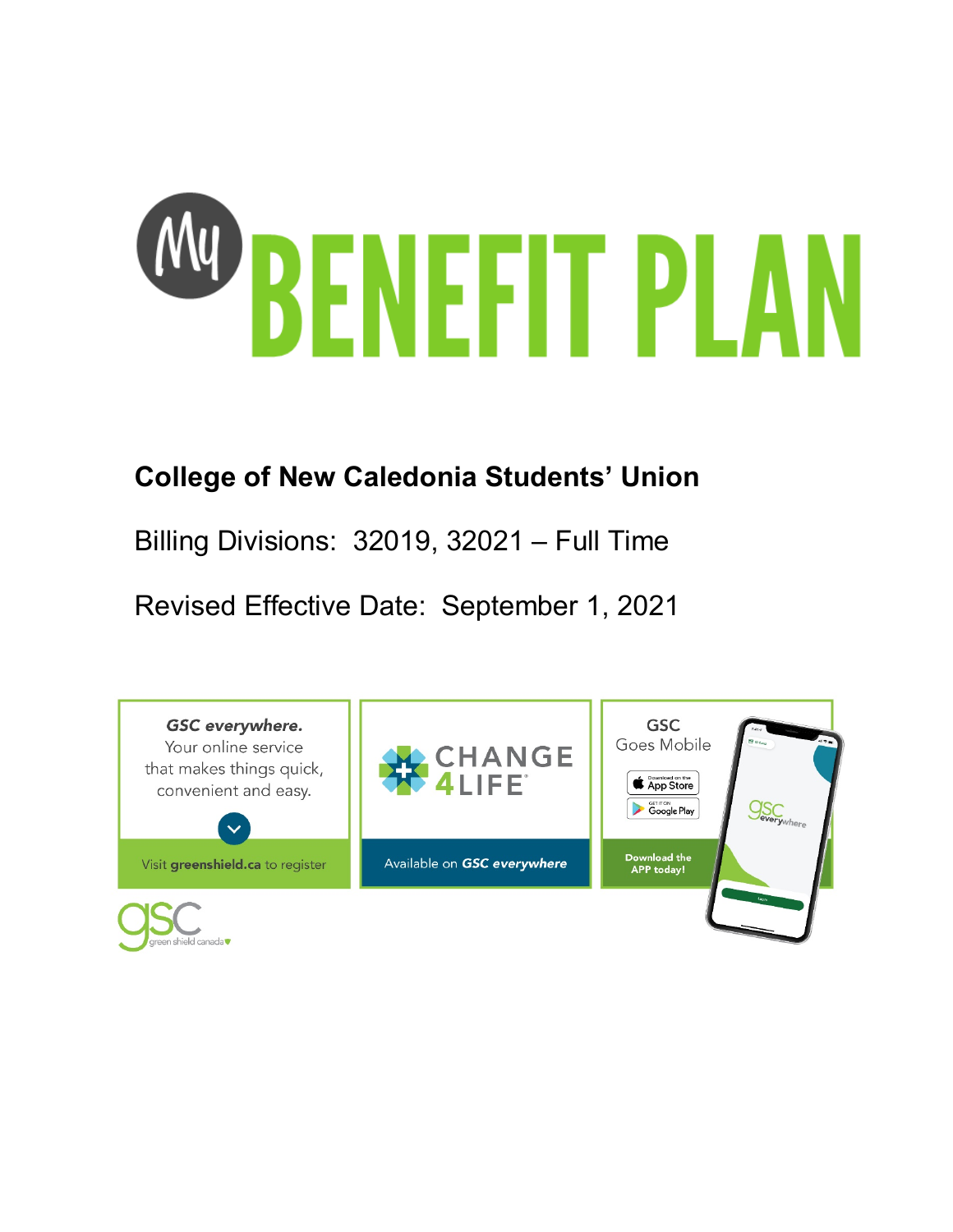# **WELCOME TO YOUR BENEFIT PLAN**

# **ABOUT THIS BOOKLET**

This booklet provides a summary of your benefits under your benefit plan. It includes:

- a Table of Contents, to allow easy and quick access to the information you are looking for
- a Schedule of Benefits, listing all the deductibles, co-pays and maximums that may impact the amount paid to you
- a Definitions section, to explain common terms used throughout the booklet
- detailed benefit descriptions for each benefit in your group benefits plan
- information you need to submit a claim

You are encouraged to read this booklet carefully; please keep it in a safe place so that you may refer to it when submitting claims.

Your Identification Card showing your GSC Identification Number is to be used on all claims and correspondence. Your unique GSC Identification Number is your student identification number with the prefix "CAL" and ends with -00 – e.g. CAL111222333-00. If you have any eligible dependents, they share the same number as you except their number ends with their own unique dependent code.

# **Y OUR B ENEFIT P ROVIDER :**

#### **Green Shield Canada (GSC)**

• Prescription Drugs, Health, Dental and Travel Benefit Plans

# **GSC EVERYWHERE – INFORMATION YOUR WAY**

In addition to this booklet and our Customer Service Centre, we also provide you with access to our secure website and free mobile app. Self-service through the GSC everywhere makes things quick, convenient and easy. Register today to:

- Submit claims online
- Search and filter your personal claims information, including a breakdown of how your claims were processed
- Check eligibility and coverage for any benefit in real-time and find out what portion of a claim will be covered
- Access your digital ID card online or via the app (you can even add it to your Apple wallet)
- Arrange for claim payments to be deposited directly into your bank account
- Print personalized claim forms and replacement ID Cards
- Print personal Explanation of Benefits statements for when you need to co-ordinate benefits
- Search for GSC-vetted health care providers near you that will submit your claim directly to GSC for you (meaning you only pay your portion of the claim)
- Search for vision and hearing care providers who offer discounts to GSC plan members through our Preferred Provider Network
- View your Benefit Plan Booklet

# **OUR COMMITMENT TO PRIVACY**

The GSC Privacy Code balances the privacy rights of our group and benefit plan members and their dependents, and our employees, with the legitimate information requirements to provide customer service.

To read our privacy policies and procedures, please visit us at *greenshield.ca.*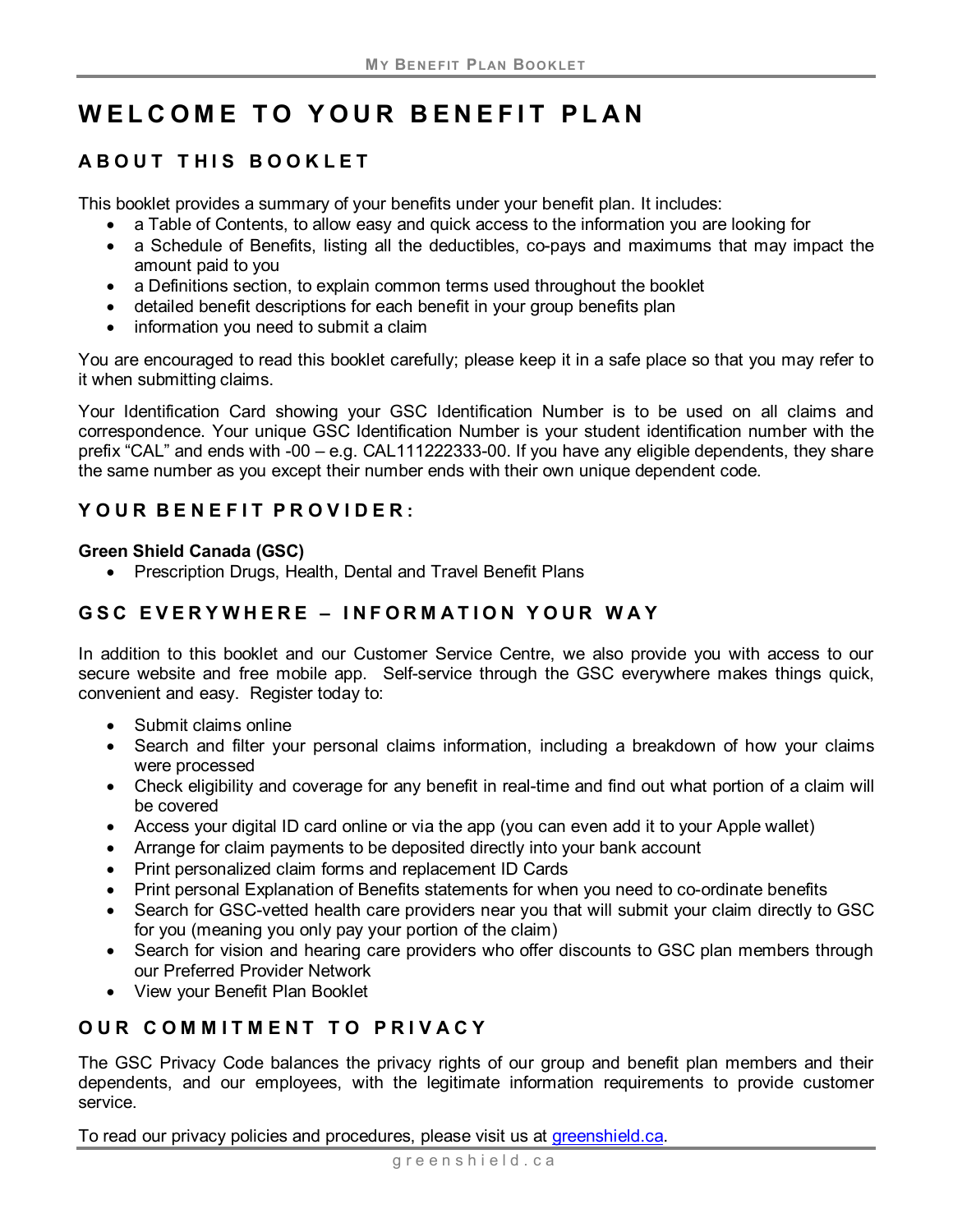# TABLE OF CONTENTS

| 27 |
|----|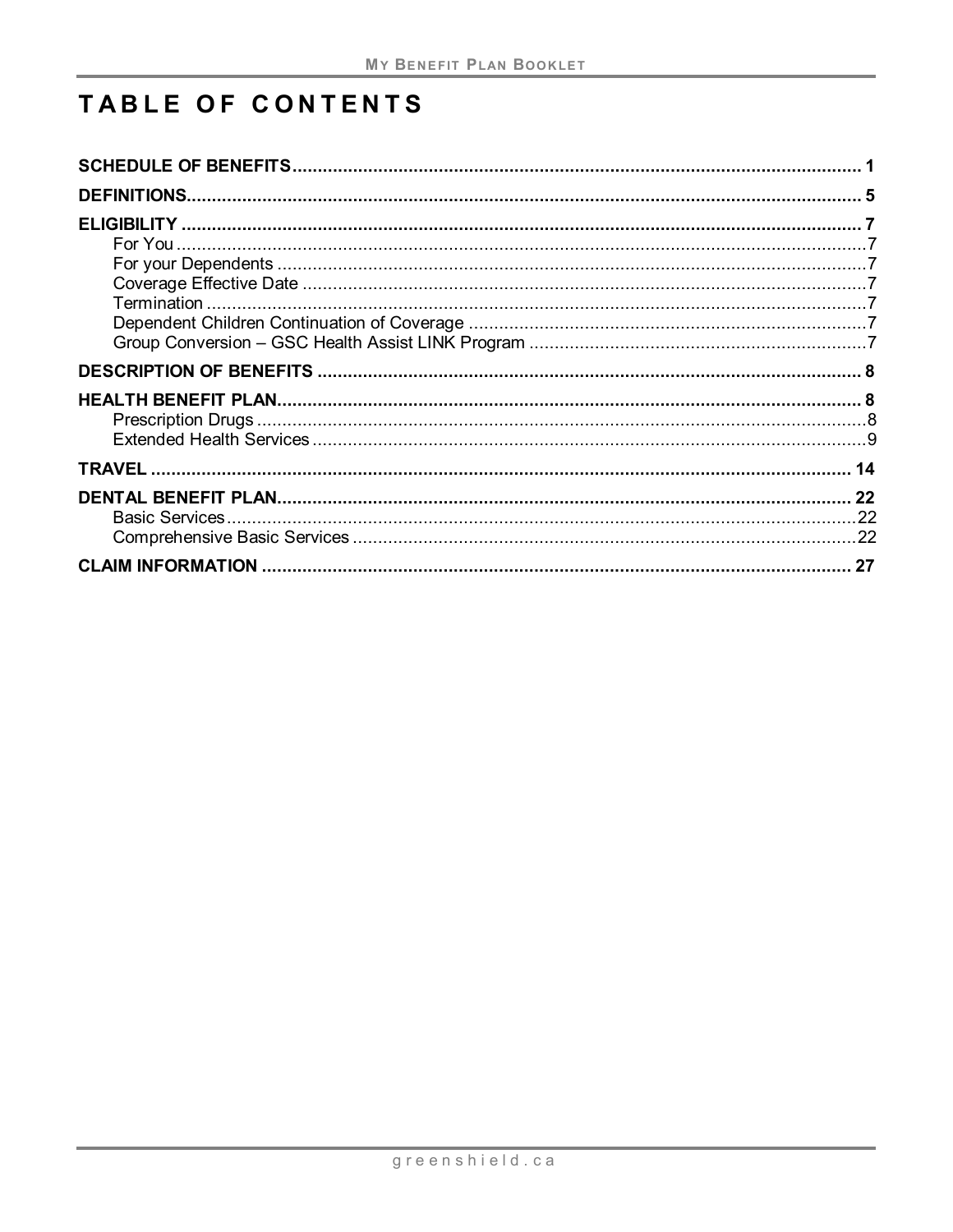## <span id="page-3-0"></span>**SCHEDULE OF BENEFITS**

## **HEALTH BENEFIT PLAN**

This schedule describes the deductibles, co-pays and maximums that may be applicable if you are included in the Billing Division shown on the cover of this booklet.

Complete benefit details are provided in the Description of Benefits section of this booklet. Be sure to read these pages carefully. They show the conditions, limitations and exclusions that may apply to the benefits. All dollar maximums are expressed in Canadian dollars. You are covered for only those specific benefits for which you have applied.

The health benefits are intended to supplement your provincial health insurance plan or provincial equivalent plan. The benefits shown below will be eligible if they are medically necessary for the treatment of an illness or injury, and reimbursement will be limited to reasonable and customary charges, in addition to any specific limitations and maximums stated below.

| Nil<br>Deductible: | <b>Overall Maximum:</b> | Unlimited |
|--------------------|-------------------------|-----------|
|--------------------|-------------------------|-----------|

| <b>Your Plan Covers:</b>                                                                                                                                                          | Your Co-Pay:                         | <b>Maximum Plan Pays:</b>                                                                                                                                                                                                                                                                                                                                                                                                                                                                                                                                                                                                                                  |
|-----------------------------------------------------------------------------------------------------------------------------------------------------------------------------------|--------------------------------------|------------------------------------------------------------------------------------------------------------------------------------------------------------------------------------------------------------------------------------------------------------------------------------------------------------------------------------------------------------------------------------------------------------------------------------------------------------------------------------------------------------------------------------------------------------------------------------------------------------------------------------------------------------|
| <b>Prescription Drugs</b> - Pay Direct Drug Card<br>HPV Vaccines:<br>Gardasil Vaccine eligible for<br>females from age 12 to 45 and<br>males from age 9 to 26<br>Cervarix Vaccine | 20% per<br>prescription or<br>refill | \$3,500 per benefit year<br>Please note: BC residents are required to<br>register for the Fair PharmaCare Program<br>through the BC provincial plan at<br>https://pharmacare.moh.hnet.bc.ca/ prior to<br>reaching \$500 in drug claim costs.<br>Once you are registered, your pharmacy will<br>submit your eligible prescription drug claims<br>to PharmaCare first and any unpaid portion<br>will then be submitted to GSC up to the<br>maximum of \$3,500 per benefit year.<br>For more information call our Customer<br>Service Centre at 1-888-711-1119.<br>Reasonable and customary charges<br>(included in the \$3,500 Prescription Drug<br>Maximum) |
| <b>Medical Items and Services</b>                                                                                                                                                 | 0%                                   |                                                                                                                                                                                                                                                                                                                                                                                                                                                                                                                                                                                                                                                            |
| Gender affirmation*<br>*Diagnosis of gender dysphoria from a<br>physician (M.D.) or nurse practitioner is<br>required                                                             |                                      | Reasonable and customary charges, limited<br>to \$10,000 lifetime                                                                                                                                                                                                                                                                                                                                                                                                                                                                                                                                                                                          |
| Footwear<br>• custom made boots or shoes or<br>footwear as an integral part of a<br>brace                                                                                         |                                      | \$300 every 12 months based on date of first<br>paid claim combined                                                                                                                                                                                                                                                                                                                                                                                                                                                                                                                                                                                        |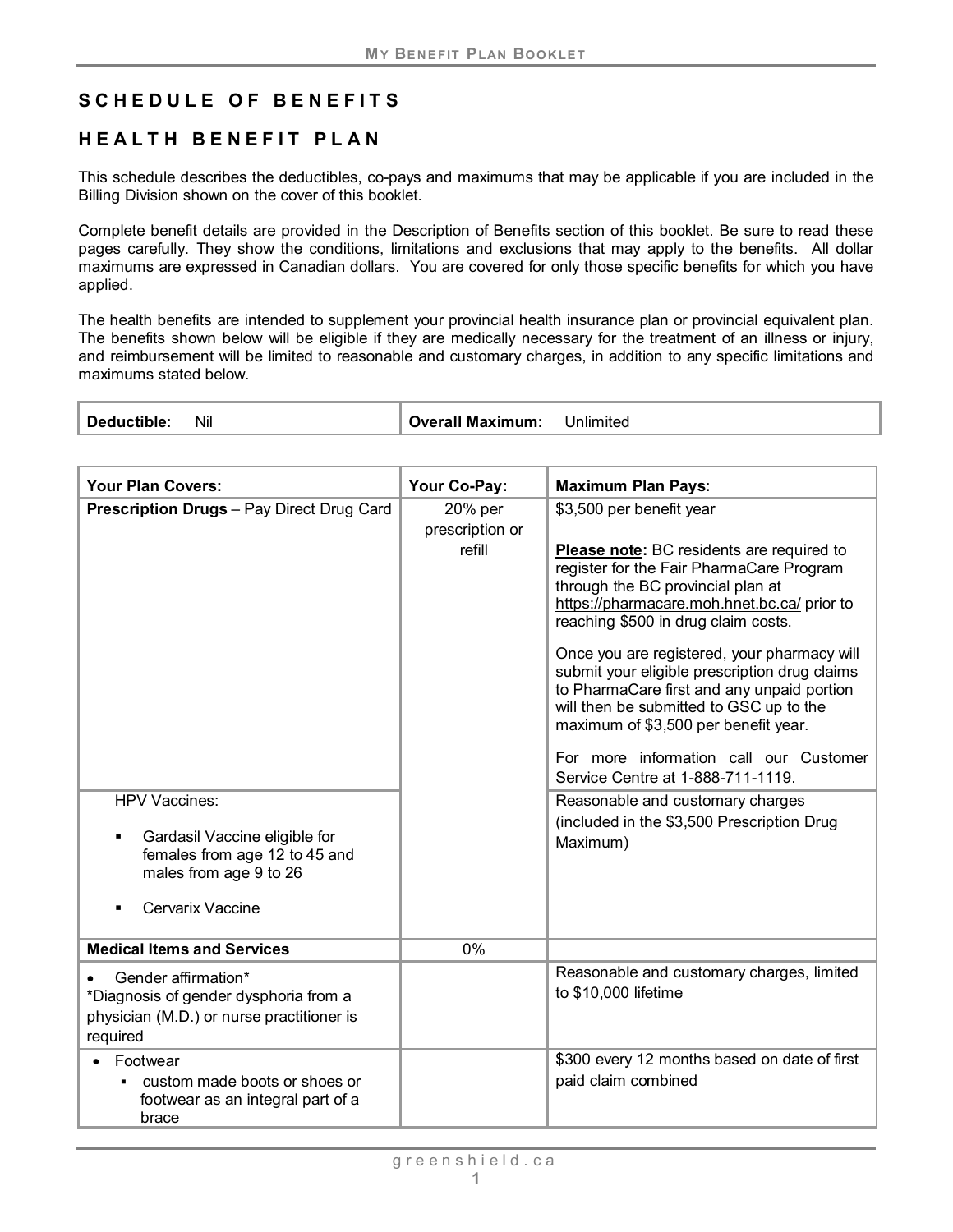| <b>Your Plan Covers:</b>                                                                                   | Your Co-Pay: | <b>Maximum Plan Pays:</b>                                                                                                                                                                                                                                        |
|------------------------------------------------------------------------------------------------------------|--------------|------------------------------------------------------------------------------------------------------------------------------------------------------------------------------------------------------------------------------------------------------------------|
| • custom made foot orthotics                                                                               |              |                                                                                                                                                                                                                                                                  |
| Bra (mastectomy)                                                                                           |              | Reasonable and customary charges                                                                                                                                                                                                                                 |
| <b>Compression Stockings</b>                                                                               |              | Reasonable and customary charges                                                                                                                                                                                                                                 |
| Incontinence/ Ostomy Supplies                                                                              | 20%          | Reasonable and customary charges                                                                                                                                                                                                                                 |
| Other items and services - See the<br>Description of Benefits section for<br>details                       |              | Reasonable and customary charges                                                                                                                                                                                                                                 |
| <b>Emergency Transportation</b>                                                                            | 0%           | Reasonable and customary charges                                                                                                                                                                                                                                 |
| Private Duty Nursing in the Home                                                                           | 0%           | \$10,000 per benefit year                                                                                                                                                                                                                                        |
| <b>Professional Services</b>                                                                               | 0%           |                                                                                                                                                                                                                                                                  |
| Acupuncturist                                                                                              |              | \$300 per type of practitioner per benefit year                                                                                                                                                                                                                  |
| Chiropractor                                                                                               |              |                                                                                                                                                                                                                                                                  |
| Registered Massage Therapist<br>(Physician (M.D.) or nurse practitioner<br>recommendation required)        |              |                                                                                                                                                                                                                                                                  |
| Naturopath                                                                                                 |              |                                                                                                                                                                                                                                                                  |
| Physiotherapist                                                                                            |              |                                                                                                                                                                                                                                                                  |
| Speech Therapist                                                                                           |              |                                                                                                                                                                                                                                                                  |
| <b>Chiropodist or Podiatrist</b>                                                                           |              | \$300 per benefit year combined                                                                                                                                                                                                                                  |
| Psychologist or Master of Social Work                                                                      |              | \$300 per benefit year combined                                                                                                                                                                                                                                  |
| <b>Accidental Dental</b>                                                                                   |              | Reasonable and customary charges                                                                                                                                                                                                                                 |
| <b>Vision</b><br>• prescription eye glasses or contact<br>lenses, or medically necessary contact<br>lenses | 0%           | \$200 every 24 consecutive months based on<br>date of first paid claim                                                                                                                                                                                           |
| optometric eye exams                                                                                       |              | \$100 every 2 benefit years                                                                                                                                                                                                                                      |
| <b>Tutorial Benefit</b><br><b>NOTE:</b> Dependents are not eligible for<br>this benefit                    | 0%           | \$25 per hour up to \$1,000 per<br>disability/medical event for private tutorial<br>service of a qualified teacher. You must be<br>confined to home or hospital for a minimum<br>of 15 consecutive days to qualify (Physician<br>(M.D.) recommendation required) |

## **For a full description of the Health Benefit, refer to the Benefit Description section.**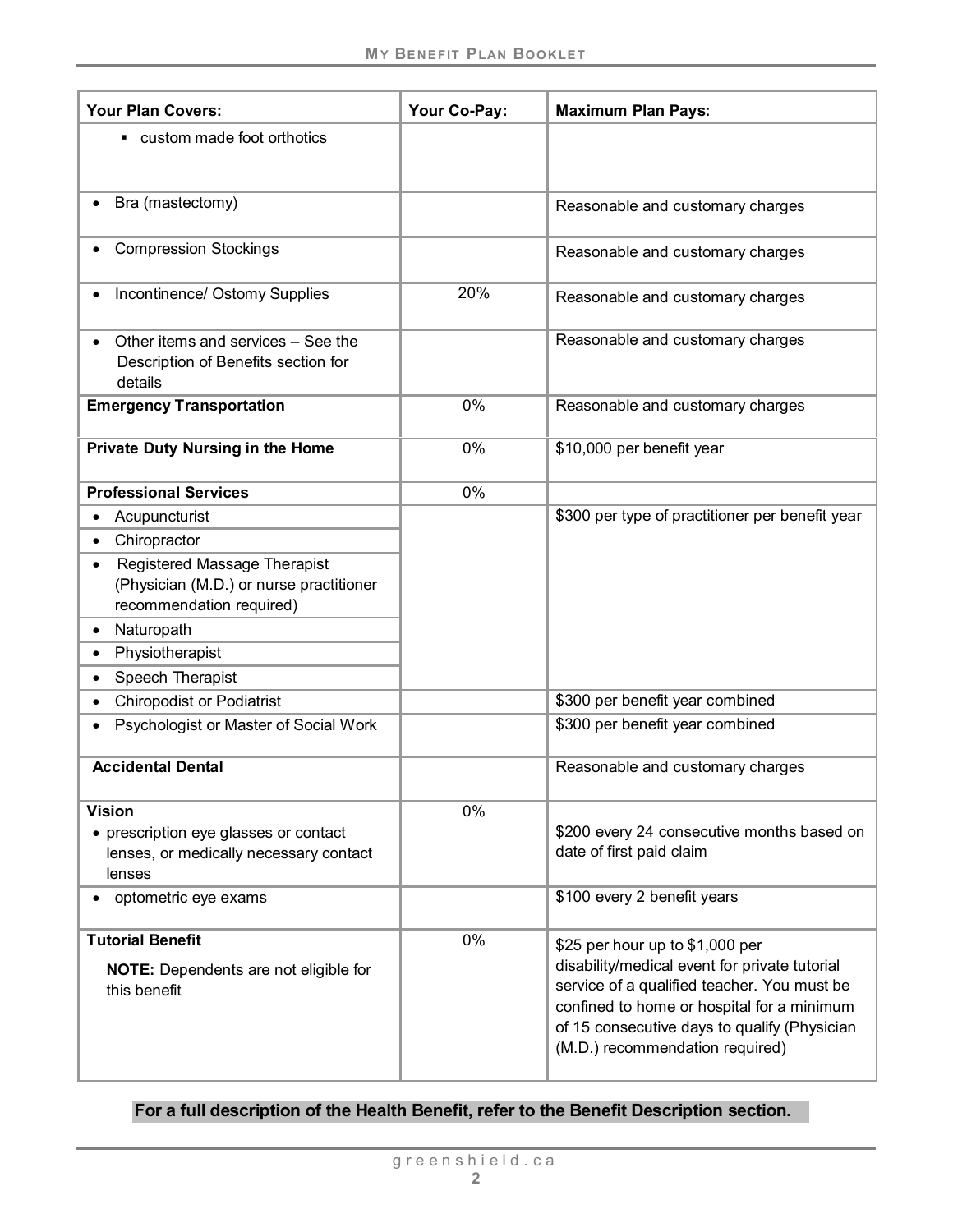# **TRAVEL BENEFIT PLAN**

This schedule describes the deductibles, co-pays and maximums that may be applicable if you are included in the Billing Division shown on the cover of this booklet.

Complete benefit details are provided in the Description of Benefits section of this booklet. Be sure to read these pages carefully. They show the conditions, limitations and exclusions that may apply to the benefits. All dollar maximums are expressed in Canadian dollars. You are covered for only those specific benefits for which you have applied.

This group benefit plan is intended to **supplement** provincial health insurance plans if you experience a medical emergency while travelling outside your province of residence or Canada. If your provincial health plan includes out-of-Canada benefits, hospital and medical services are eligible only if your provincial health insurance plan provides payment toward the cost of incurred services. The benefits shown below will be eligible, if they are medically necessary for the emergency treatment of a sudden illness or injury and reimbursement will be limited to reasonable and customary charges for the area in which they are incurred.

**The patient must contact GSC Travel Assistance within 48 hours of commencement of treatment**. Failure to notify us within 48 hours may result in benefits being limited to only those expenses incurred within the first 48 hours of any and each treatment/incident or the plan maximum, whichever is the lesser of the two.

**Deductible:** Does not apply **Overall Maximum:** Does not apply

**Co-pay:** Does not apply

| <b>Your Plan Covers:</b>        | <b>Maximum Plan Pays:</b>                       |
|---------------------------------|-------------------------------------------------|
| Maximum Number of Days per Trip | 90 days                                         |
| <b>Emergency Services</b>       | \$5,000,000 per covered person per benefit year |
| <b>Referral Services</b>        | \$50,000 per covered person per benefit year    |

#### **For a full description of the Travel Benefit, refer to the Benefit Description section.**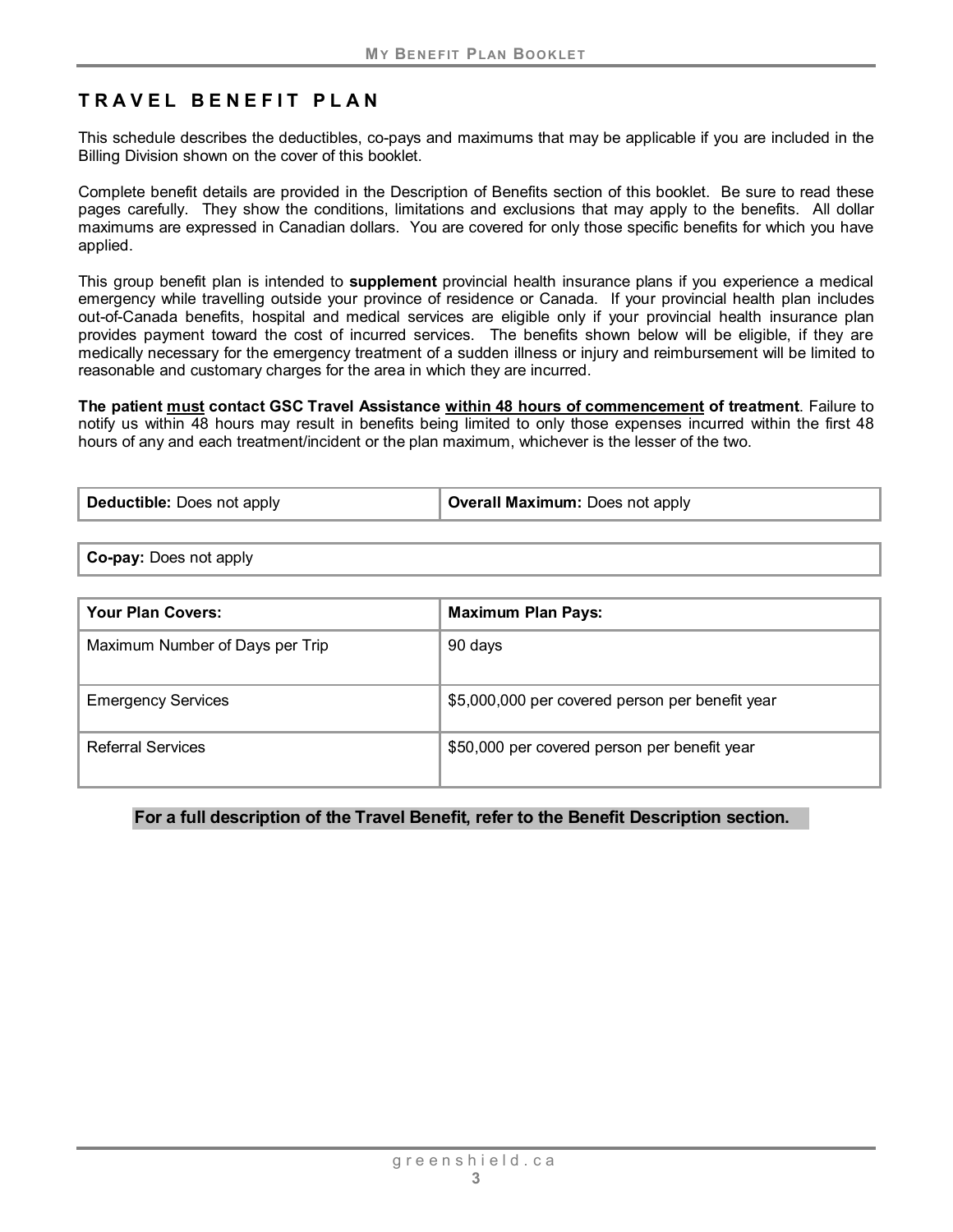# **DENTAL BENEFIT PLAN**

This schedule describes the deductibles, co-pays and maximums that may be applicable if you are included in the Billing Division shown on the cover of this booklet.

Complete benefit details are provided in the Description of Benefits section of this booklet. Be sure to read these pages carefully. They show the conditions, limitations and exclusions that may apply to the benefits. All dollar maximums are expressed in Canadian dollars. You are covered for only those specific benefits for which you have applied.

| Deductible:       | Nil                                                                                                                          |
|-------------------|------------------------------------------------------------------------------------------------------------------------------|
| <b>Fee Guide:</b> | The current Provincial Dental Association Fee Guide for General Practitioners in the province<br>where services are rendered |
|                   | .                                                                                                                            |

For independent Dental Hygienists, the lesser of, the current Provincial Dental Hygienists' Association Fee Guide and Provincial Dental Association Fee Guide for General Practitioners in the province where services are rendered

| <b>Your Plan Covers:</b>                                  | Your Co-Pay: | <b>Maximum Plan Pays:</b>                                                                         |
|-----------------------------------------------------------|--------------|---------------------------------------------------------------------------------------------------|
| Basic Services and Comprehensive Basic<br><b>Services</b> | 20%          | \$700 per covered person per benefit year<br>(Basic and Comprehensive Basic Services<br>combined) |

**For a full description of the Dental Benefit, refer to the Benefit Description section.**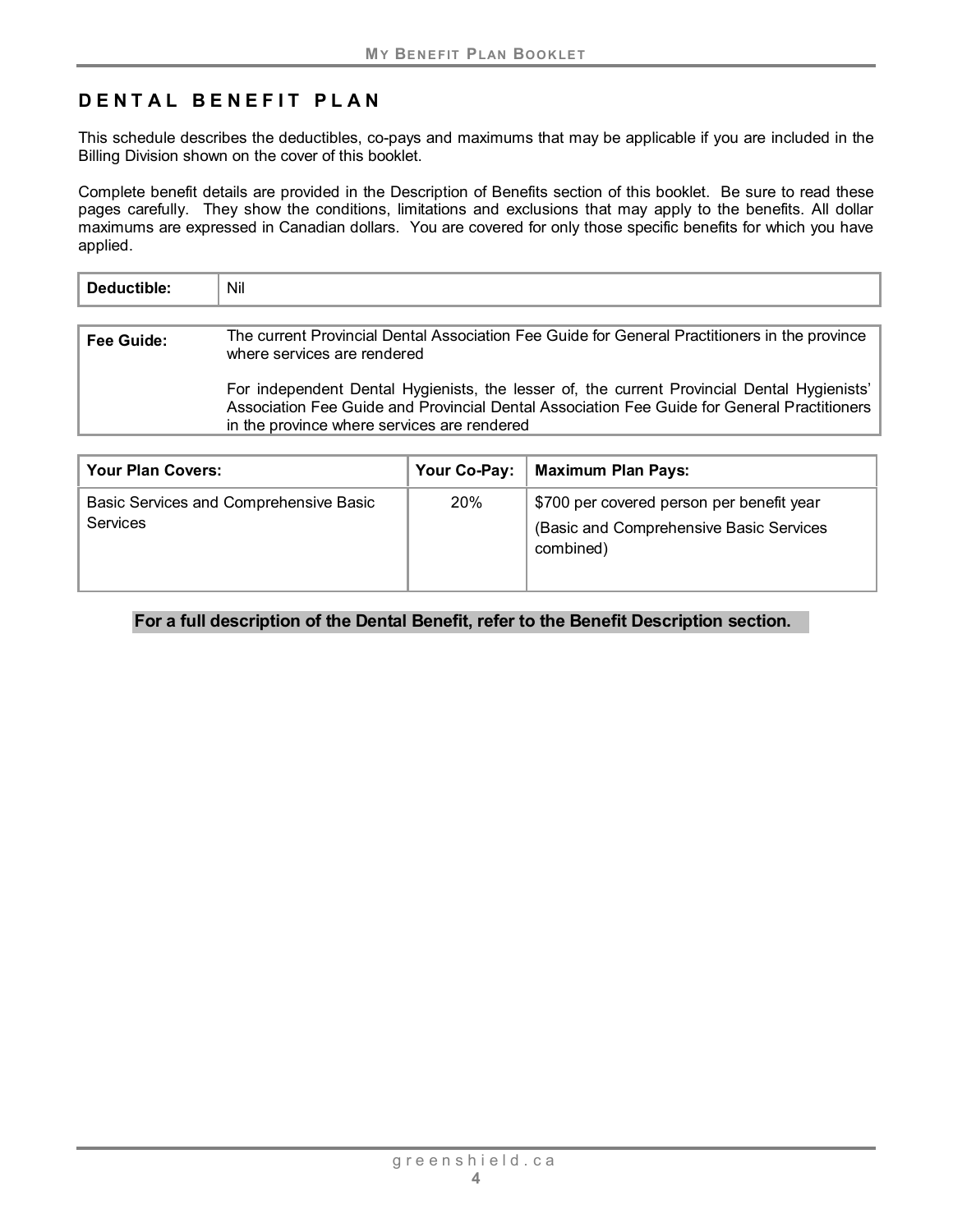# <span id="page-7-0"></span>**DEFINITIONS**

Unless specifically stated otherwise, the following definitions will apply throughout this booklet.

**Allowed amount** means**,** as determined by GSC:

- a) Drugs the GSC National Pricing Policy and/or the reasonable and customary charge;
- b) Extended Health Services the reasonable and customary charge for the service or supply but not more than the prevailing charge in the area in which the charge is made for a like service or supply;
- c) Dental the fee guide as specified in the Schedule of Benefits.

**Benefit Year** means the 12 consecutive months September 1<sup>st</sup> to August 31<sup>st</sup> of each year.

**Biologic drug** means a drug that is produced using living cells or microorganisms (e.g., bacteria) and are often manufactured using a specific process known as DNA technology.

<span id="page-7-1"></span>**Biosimilar drug** means a biologic drug demonstrated to be similar to a reference biologic drug already authorized for sale by Health Canada.

**Calendar year** means the 12 consecutive months January 1<sup>st</sup> to December 31<sup>st</sup> of each year.

#### **For Drugs**

**Co-pay** is the rendered amount that must be paid by you or your dependent before reimbursement of an expense will be made.

#### **For other Health and Dental Benefits**

**Co-pay** is the eligible allowed amount that must be paid by you or your dependent before reimbursement of an expense will be made.

**Covered person** means the plan member who has been enrolled in the plan or his or her enrolled dependents.

**Custom made boots or shoes** means footwear used by an individual whose condition cannot be accommodated by existing footwear products. The fabrication of the footwear involves making a unique cast of the covered person's feet and the use of 100% raw materials. (This footwear is used to accommodate the bony and structural abnormalities of the feet and lower legs resulting from trauma, disease or congenital deformities).

**Custom made foot orthotics** means a device made from a 3-dimensional model of an individual's foot and made from raw materials. (This device is used to relieve foot pain related to biomechanical misalignment to the feet and lower limbs.)

**Deductible** is the amount that must be paid by or on behalf of you and your dependent in any benefit year before reimbursement of an eligible expense will be made.

#### **Dependent** means

- a) your spouse, if you are legally married or if not legally married, you have lived in a common-law relationship for more than 12 continuous months. Only one spouse will be considered at any time as being covered under the group contract;
- b) your unmarried child under age 21;
- c) your unmarried child under age 25, if enrolled and in full-time attendance at an accredited college, university or educational institute;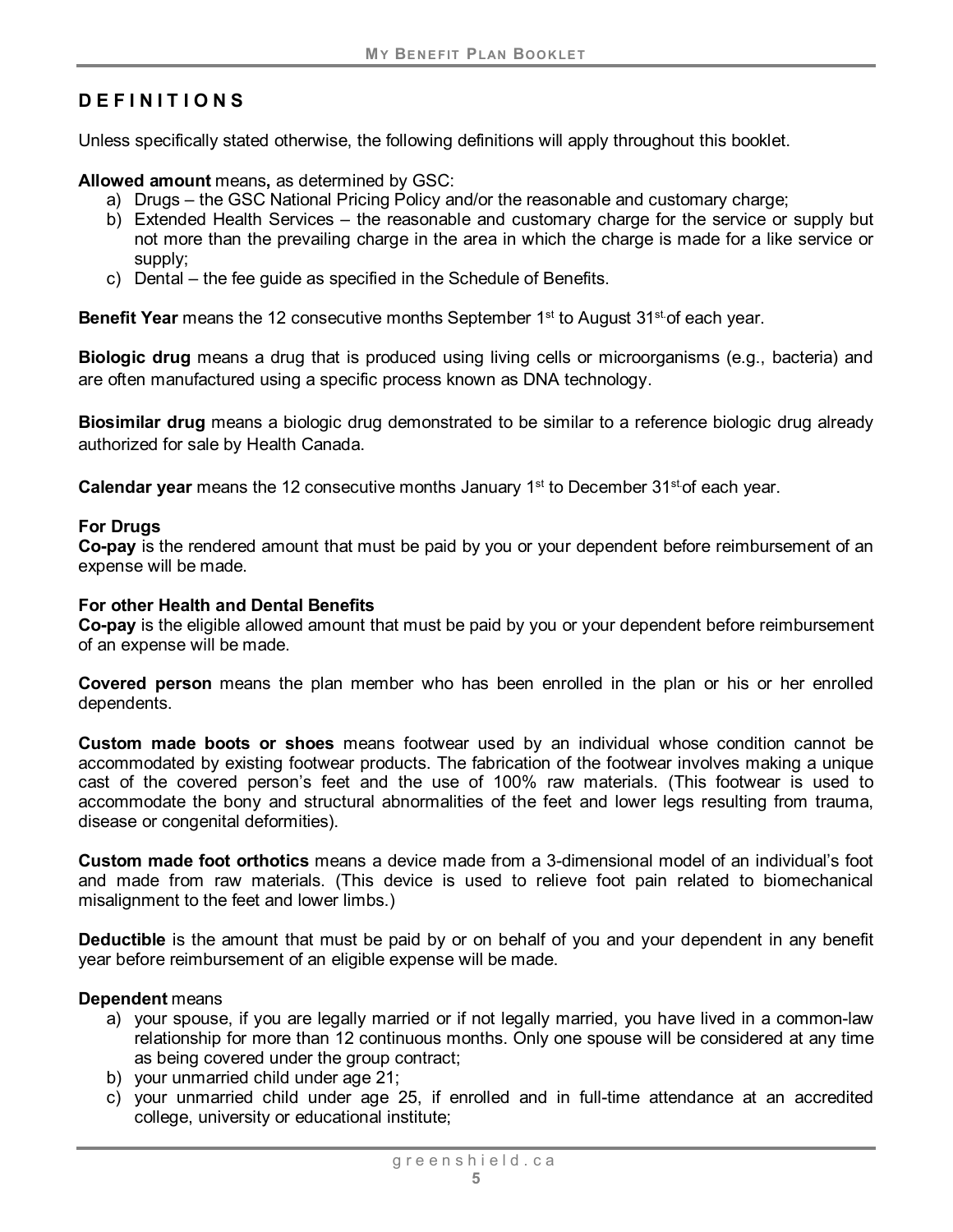d) your unmarried child (regardless of age) who became totally disabled while eligible under b) or c) above, and has been continuously so disabled since that time and is considered a dependent as defined under the Income Tax Act, also qualify as a dependent.

Your child (your or your spouse's natural, legally adopted or stepchildren) must reside with you in a parent-child relationship or be dependent upon you (or both) and not regularly employed.

Children who are in full-time attendance at an accredited school do not have to reside with you or attend school in your province. If the school is in another province or country, you must apply to your provincial health insurance plan for an extension of coverage to ensure your child continues to be covered under a provincial health insurance plan.

**Fee guide** means the list of dental procedure codes developed by and maintained by the Canadian Dental Association, adopted by the provincial or territorial dental association of the province or territory in which the service is provided (or your province of residence if any dental service is provided outside Canada) and in effect at the time the service is provided.

**First paid claim** means the actual date of service of the initial or a prior claim paid by GSC.

**Injury** means an unexpected or unforeseen event that occurs as a direct result of a violent, sudden and unexpected action from an outside source.

<span id="page-8-0"></span>**Off-label use** means using a drug for a purpose or to treat a condition other than what Health Canada has approved that drug to be used.

**Orthopedic shoes** means off-the-shelf, ready-made footwear prescribed for covered persons diagnosed with a specific medical condition that affects their feet and who require specialized footwear to treat their condition and assist with mobility. The footwear may be modified or adjusted to fit the covered person's feet.

**Plan member** means you, the student, when you are enrolled for coverage.

**Reasonable and customary** means in the opinion of GSC, the usual charge of the provider for the service or supply, in the absence of insurance, but not more than the prevailing charge in the area for a like service or supply.

**Reference biologic drug** means a biologic drug that is first authorized for sale by Health Canada.

**Rendered amount** means the amount charged by a provider for a service and submitted for payment of a claim.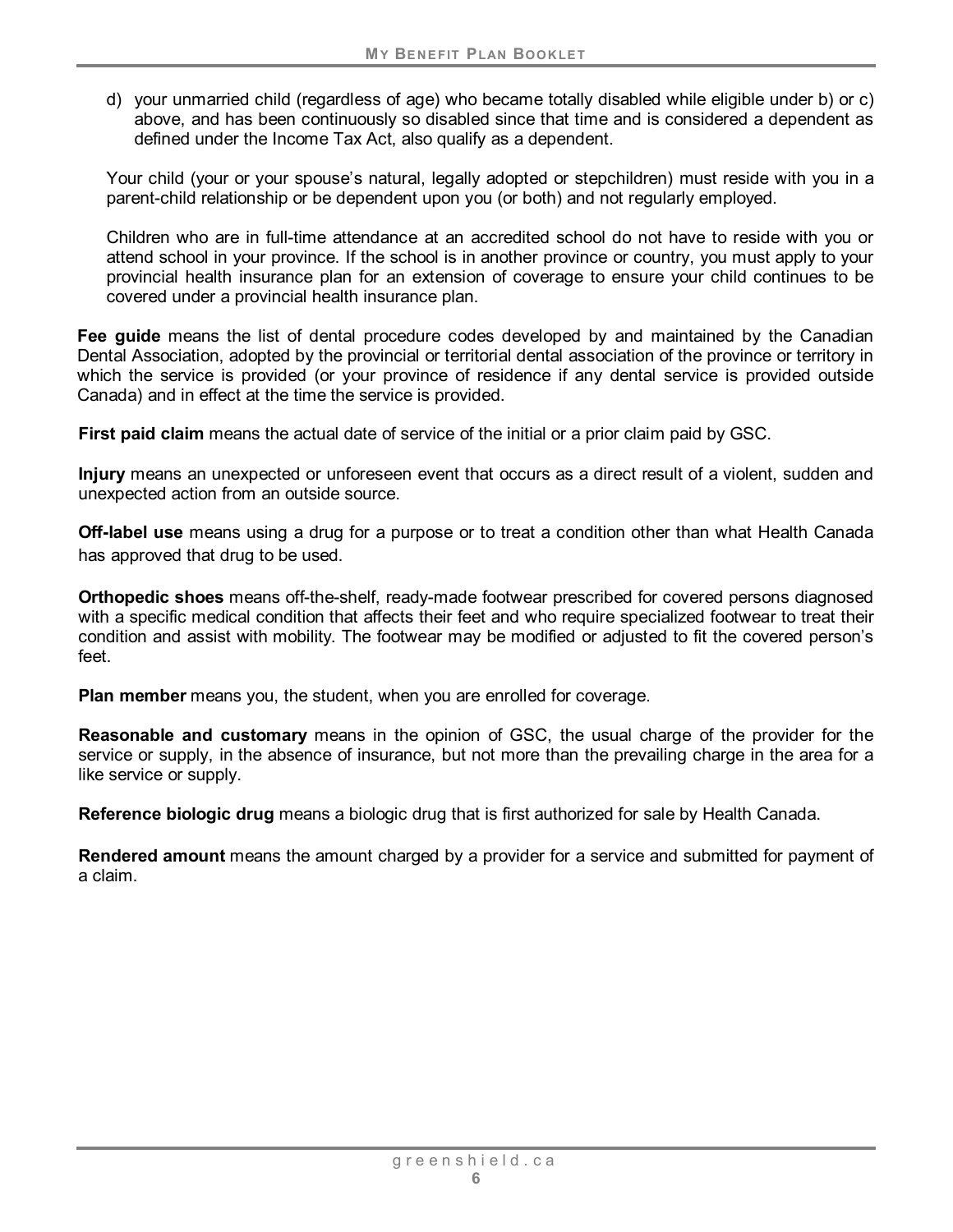# <span id="page-9-0"></span>**ELIGIBILITY**

#### <span id="page-9-1"></span>**For You**

To be eligible for coverage, you must be a plan member who is:

- a) a resident of Canada;
- b) covered under your provincial health insurance plan;
- c) under age 70 for Travel Benefit only;
- d) a member or staff member of the student association shown on the cover of this booklet.

#### <span id="page-9-2"></span>**For your Dependents**

To be eligible for coverage you must be:

- a) covered under this plan; and;
- b) each dependent must be covered under a provincial health insurance plan.

#### <span id="page-9-3"></span>**Coverage Effective Date**

Your coverage begins on the date you become eligible for coverage, have satisfied the eligibility requirements and you are enrolled under the plan.

Your plan sponsor is solely responsible for submitting all required forms to GSC as of the Effective Date of this plan or as of the first date that you become eligible.

Your dependent coverage will begin on the same date as your coverage.

#### <span id="page-9-4"></span>**Termination**

Your coverage will end on the earliest of the following dates:

- a) the date you are no longer a member or staff member of the student association shown on the cover of this booklet;
- b) the end of the period for which rates have been paid to GSC for your coverage;
- c) the date you attain age 70 for travel benefits only;
- d) the date the group contract terminates.

Dependent coverage will end on the earliest of the following dates:

- a) the date your coverage terminates;
- b) the date your dependent is no longer an eligible dependent;
- c) the end of the calendar year in which your dependent child attains the specified age limit;
- d) the end of the period for which rates have been paid for dependent coverage;
- e) the date the group contract terminates.

#### <span id="page-9-5"></span>**Dependent Children Continuation of Coverage**

Any child whose coverage would end because they have reached the specified age limit may qualify for continued coverage, subject to the following conditions:

- a) your child became dependent upon you by reason of a mental or physical disability prior to reaching this age; and
- b) your child has been continuously so disabled since that time.

#### <span id="page-9-6"></span>**Group Conversion – GSC Health Assist LINK Program**

The GSC Health Assist LINK program offers guaranteed coverage (no medical questionnaire) for you and your family for day-to-day medical, dental and travel expenses, as well as unforeseen health expenses.

This program may be your solution if you, your spouse or your dependent children are losing or have lost group health and/or dental benefits within the last 90 days and are looking for coverage.

Click **[here](https://mygscadvantage.ca/ha/Quote/AllProducts?mgaid=8915&oid=GPB83&aid=PB8301)** to apply, or contact Prosum Health Benefits Inc. at 1.855.751.6590 for assistance.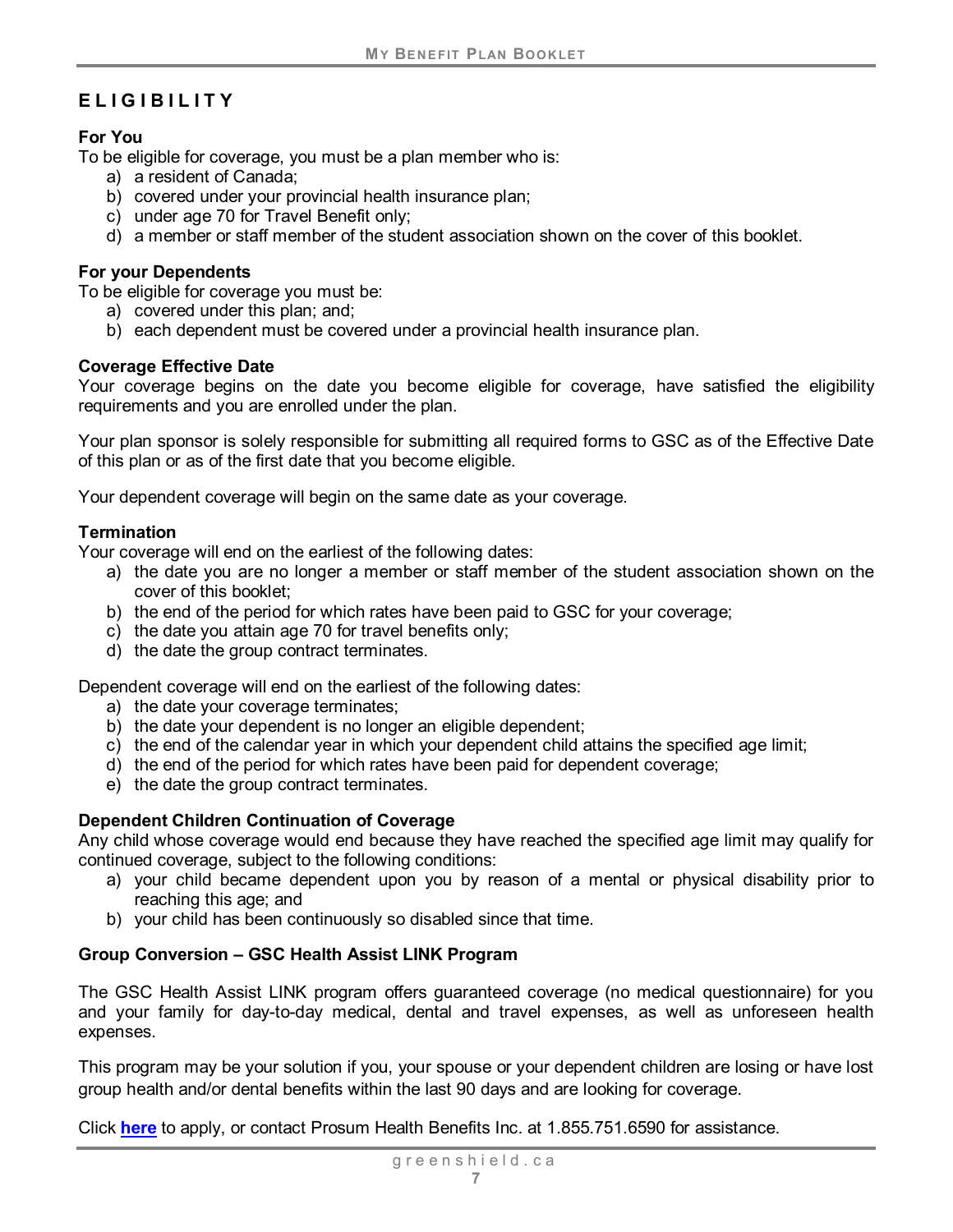# <span id="page-10-0"></span>**DESCRIPTION OF BENEF ITS**

## <span id="page-10-1"></span>**HEALTH BENEFIT PLAN**

The benefits shown below will be eligible, up to the amount shown in the Schedule of Benefits, if they are reasonable and customary, and are medically necessary for the treatment of an illness or injury.

#### <span id="page-10-2"></span>**Prescription Drugs**

Prescription drug benefits, up to the amount shown in the Schedule of Benefits, that:

- a) are prescribed by a legally qualified medical practitioner or dental practitioner as permitted by law; and
- b) legally require a prescription and has a Drug Identification Number (DIN);
- c) are approved under GSC's drug review process; and
- d) are paid on a Pay Direct basis.

GSC reserves the right to manage its drug formularies through an evidence-based review process in which drugs are evaluated based on overall value taking into account clinical efficacy, safety, unmet need and plan affordability. Formulary management includes the right to:

- add a drug to GSC's formularies;
- exclude or remove a drug from GSC's formularies regardless of Health Canada approval and/or the existence of provincial coverage;
- place restrictions on a formulary drug as determined by GSC. Restrictions may include, but are not limited to, GSC's pre-approval of the drug before the claim can be reimbursed, requirement to obtain the drug through an approved provider, and requirement to obtain a lower cost alternative of the same treatment such as a generic or a [biosimilar drug.](#page-7-1)

If approved by GSC, this plan includes drugs with a Drug Identification Number (DIN) that do not legally require a prescription, including but not limited to nitroglycerin, insulin and all other approved injectables, as well as related supplies such as diabetic syringes, needles, lancets and testing agents. In addition, this plan includes all vaccines.

Certain drugs require prior approval from GSC before your drug claim can be reimbursed. You can find out if your drug requires prior approval either by using the online drug search tool available to you through GSC Everywhere, or by contacting GSC's Customer Service Centre.

Maintenance drugs required to treat lifelong chronic conditions may be required to be purchased in a 90 day supply of a prescription at any one time. Non-maintenance drugs may be purchased in a supply not exceeding 3-months (90-day) supply of a prescription at any one time. However, for all drugs, 6 months for a vacation supply may be purchased and not more than a 13-month supply in any 12 consecutive months.

#### **Generic drug substitution**

Reimbursement will be made for the cost of the lowest priced equivalent drug based on specific provincial regulations, unless your medical or dental practitioner has written that there is to be no substitution of the prescribed drug or medicine.

#### **NOTE:**

Drug Benefit over age 65: The Drug Benefit co-pay and the deductible (where applicable) in your province of residence are eligible benefits.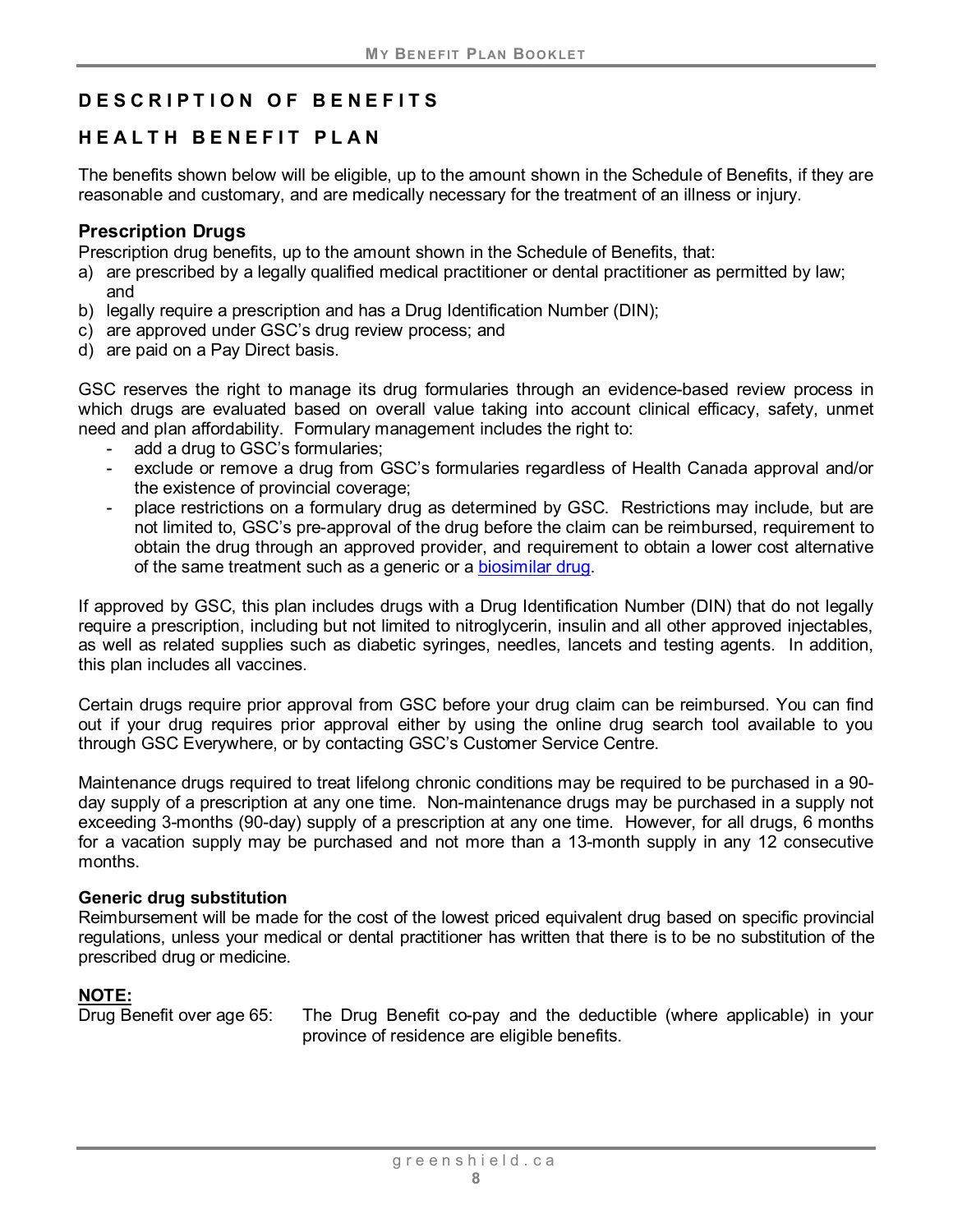Quebec residents only: The Student is responsible for complying with RAMQ rules, your student drug plan does not replace the RAMQ (The Regie de l'assurance maladie du Quebec) provincial plan, **you are required to enrol for RAMQ.** The Student Health and Dental plan pays only to the stated maximums noted in this booklet.

Eligible benefits do not include and no amount will be paid for:

- a) Drugs for the treatment of obesity, erectile dysfunction and infertility;
- b) Reference biologic drugs that have an approved biosimilar;
- c) Vitamins that do not legally require a prescription;
- d) Smoking cessation drugs and Nicotine replacement products, such as patches, gum, lozenges, and inhalers;
- e) Products which may lawfully be sold or offered for sale other than through retail pharmacies, and which are not normally considered by practitioners as medicines for which a prescription is necessary or required;
- f) Ingredients or products which have not been approved by Health Canada for the treatment of a medical condition or disease and are deemed to be experimental in nature and/or may be in the testing stage;
- g) Mixtures, compounded by a pharmacist, that do not conform to GSC's current Compound Policy.

## <span id="page-11-0"></span>**Extended Health Services**

- **1. Medical Items and Services:** When prescribed by a legally qualified medical practitioner, unless specified otherwise below, reimbursement for reasonable and customary charges, up to the amount, where applicable, as shown in the Schedule of Benefits for:
	- a) Aids for daily living: such as hospital style beds, including rails and mattresses; bedpans; standard commodes; decubitus (bedridden) supplies; I.V. stands; portable patient lifts; trapezes; urinals;
	- b) Footwear, when prescribed by your attending physician, nurse practitioner, podiatrist or chiropodist and dispensed by your podiatrist, chiropodist, chiropractor, orthotist, or pedorthist:
		- i) custom made foot orthotics or adjustments to custom made foot orthotics;
		- ii) custom made boots or shoes, adjustments to orthopedic shoes, or footwear as an integral part of a brace, (subject to a medical pre-authorization);
	- c) Braces, casts;
	- d) Diabetic equipment, such as:
		- i) blood glucose meters;
		- ii) lancets;
		- iii) glucose monitoring systems (GMS) such as continuous and flash type monitors subject to medical pre-authorization and reimbursed to the cost of a blood glucose meter. Disposable GMS supplies (used with the monitor), such as, but not limited to sensors and transmitters, are included and subject to any overall annual maximum applicable to diabetic testing and monitoring equipment and supplies;
	- e) Medical services, such as diagnostic tests, X-rays and laboratory tests;
	- f) Incontinence/Ostomy equipment, such as catheter supplies and ostomy supplies;
	- g) Mobility aids, such as canes, crutches, walkers and wheelchairs (including wheelchair batteries);
	- h) Standard prosthetics, such as an arm, hand, leg, foot, breast, eye and larynx;
	- i) Respiratory/Cardiology equipment, such as compressors, inhalant devices, tracheotomy supplies and oxygen;
	- j) Compression stockings with a pressure measurement of 15 mmhg or higher.

Some items may require pre-authorization. To confirm eligibility prior to purchasing or renting equipment, submit a Pre-Authorization Form to GSC.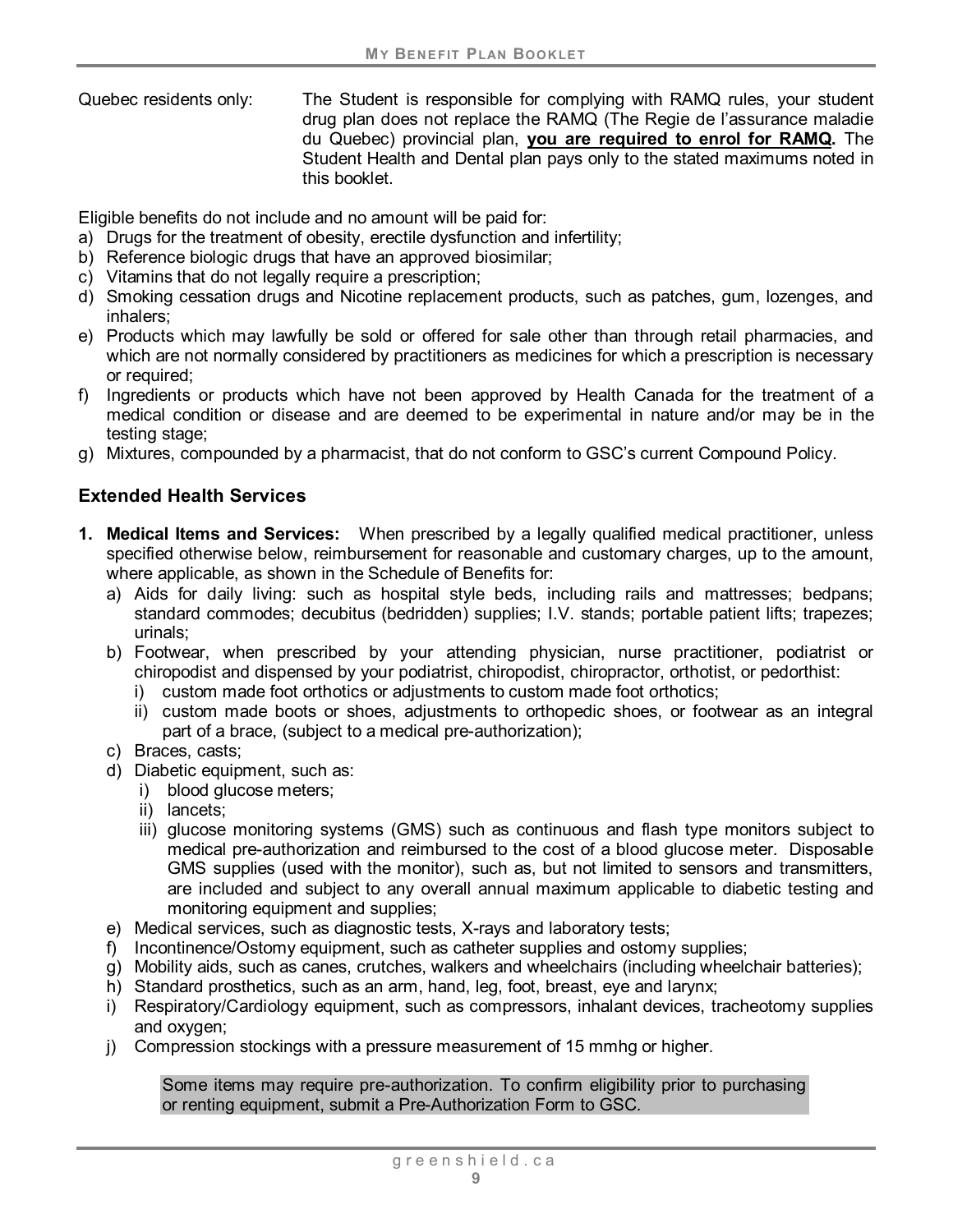#### **Limitations**

- a) The rental price of durable medical equipment will not exceed the purchase price. GSC's decision to purchase or rent will be based on the legally qualified medical practitioner's estimate of the duration of need as established by the original prescription. Rental authorization may be granted for the prescribed duration. Equipment that has been refurbished by the supplier for resale is not an eligible benefit;
- b) Durable medical equipment must be appropriate for use in the home, able to withstand repeated use and generally not useful in the absence of illness or injury;
- c) When deluxe medical equipment is a covered benefit, reimbursement will be made only when deluxe features are required in order for the covered person to effectively operate the equipment. Items that are not primarily medical in nature or that are for comfort and convenience are not eligible.
- **2. Gender Affirmation:** The following services not covered by your provincial/territorial health plan will be considered eligible only when a diagnosis of gender dysphoria from a legally qualified physician (M.D.), or nurse practitioner is provided to GSC. Reimbursement will be limited to reasonable and customary charges, up to the amount shown in the Schedule of Benefits:
	- **Foundation (core)** Transition-related genital and chest/breast surgeries not covered by your provincial/territorial health plan, as well as vocal surgery, tracheal shave, chest contouring/breast construction, vaginal dilators, laser hair removal and facial feminization surgery.
	- **Focused**  Non-genital, non-breast/chest enhancement surgeries as follows: nose surgery, liposuction/lipofilling, face/eyelid lift, lip/cheek fillers, hair transplant/implants, and gluteal lifts/implants.
- **3. Emergency Transportation:** Reimbursement for professional land or air ambulance to the nearest hospital equipped to provide the required treatment, when medically required as the result of an injury, illness or acute physical disability, up to the amount shown in the Schedule of Benefits.
- **4. Private Duty Nursing in the Home:** Reimbursement for the services of a Registered Nurse (R.N.) or Registered Practical Nurse/Licensed Practical Nurse (R.P.N./L.P.N.) in the home on a visit or shift basis, up to the amount shown in the Schedule of Benefits. No amount will be paid for services which are custodial and/or services which do not require the skill level of a Registered Nurse (R.N.) or Registered Practical Nurse/Licensed Practical Nurse (R.P.N./L.P.N.)
- **5. Professional Services:** Reimbursement for the services of the practitioners included, up to the amount shown in the Schedule of Benefits, when the practitioner rendering the service is licensed by their provincial regulatory agency or a registered member of a professional association and that association is recognized by GSC. Please contact the GSC Customer Service Centre to confirm practitioner eligibility.

#### **NOTE:**

- Podiatry services are not eligible until your provincial health insurance plan annual maximums have been exhausted
- **6. Accidental Dental:** Reimbursement for the services of a licensed dental practitioner for dental care to natural teeth when necessitated by a direct blow to the mouth and not by an object wittingly or unwittingly placed in the mouth. The accident must occur while the coverage is in force. When natural teeth have been damaged eligible services are limited to one set of artificial teeth. You must notify GSC immediately following the accident and the treatment must commence within 180 days of the accident.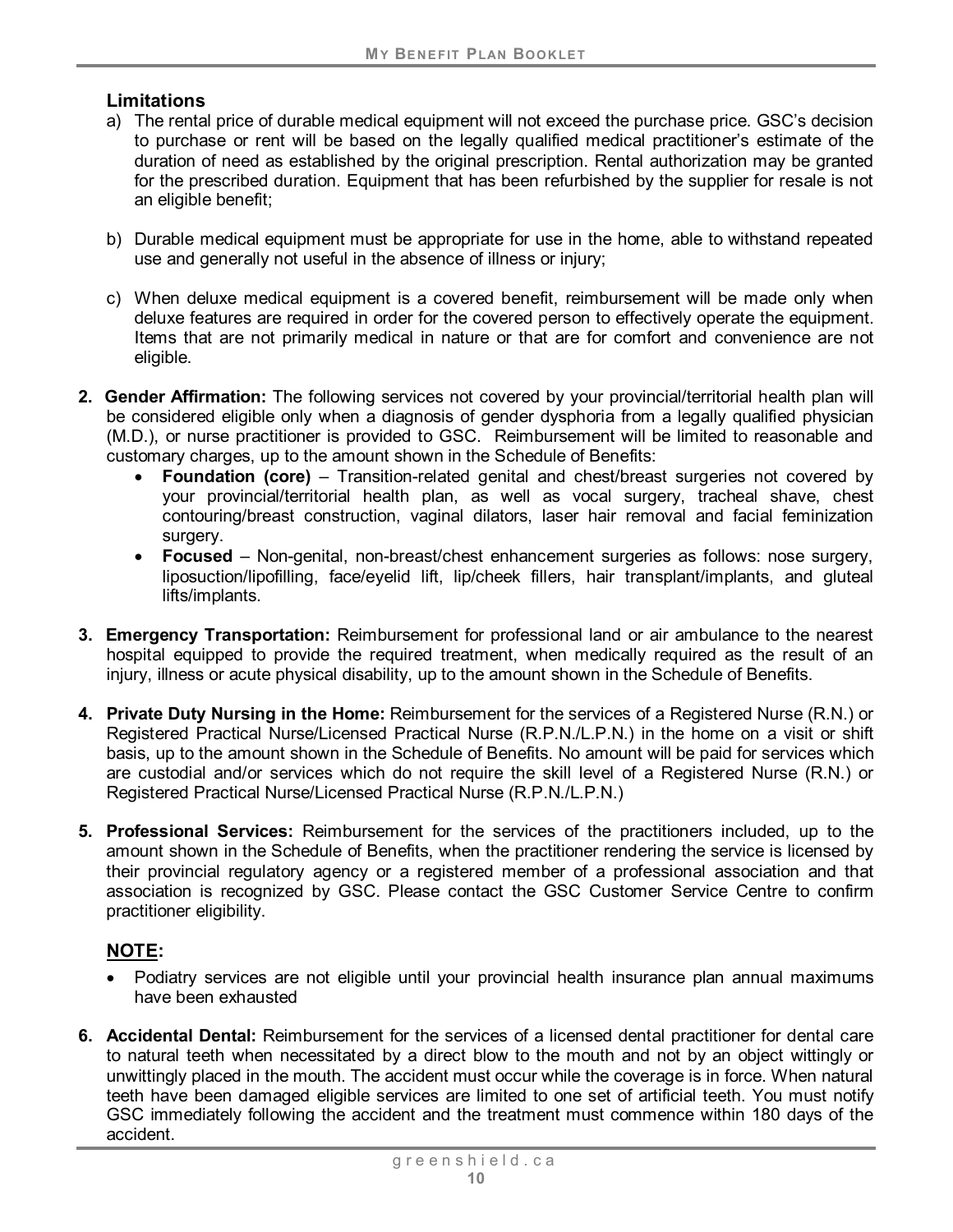GSC will not be liable for any services performed after the earlier of a) 365 days following the accident, or b) the date you or your dependent cease to be covered under this plan.

No amount will be paid for periodontia or orthodontia treatments or the repair or replacement of artificial teeth.

Charges will be based on the current Provincial Dental Association Fee Guide for General Practitioners in the province where services are rendered. Approval will be based on the current status and/or benefit level of the covered person at the time that we are notified of the accident. Any change in coverage will alter GSC's liability.

In the event of a dental accident, claims should be submitted under the health benefit plan before submitting them under the dental plan.

- **7. Vision:** Reimbursement for the services performed by a licensed Optometrist, Optician or Ophthalmologist, up to the amounts shown in the Schedule of Benefits, for:
	- a) Prescription eyeglasses or contact lenses.
	- b) Medically necessary contact lenses when visual acuity cannot otherwise be corrected to at least 20/40 in the better eye or when medically necessary due to keratoconus, irregular astigmatism, irregular corneal curvature or physical deformity resulting in an inability to wear normal frames.
	- c) Optometric eye examinations for visual acuity performed by a licensed optometrist, ophthalmologist or physician (available only in those provinces where eye examinations are not covered by the provincial health insurance plan).
	- d) Replacement parts for prescription eyeglasses.
	- e) Non-prescription sunglasses prescribed by a legally qualified medical practitioner for the treatment of specific ophthalmic diseases or conditions.

Eligible benefits do not include and no amount will be paid for:

- a) Medical or surgical treatment;
- b) Special or unusual procedures such as, but not limited to, orthoptics, vision training, subnormal vision aids and aniseikonic lenses;
- c) Follow-up visits associated with the dispensing and fitting of contact lenses;
- d) Charges for eyeglass cases.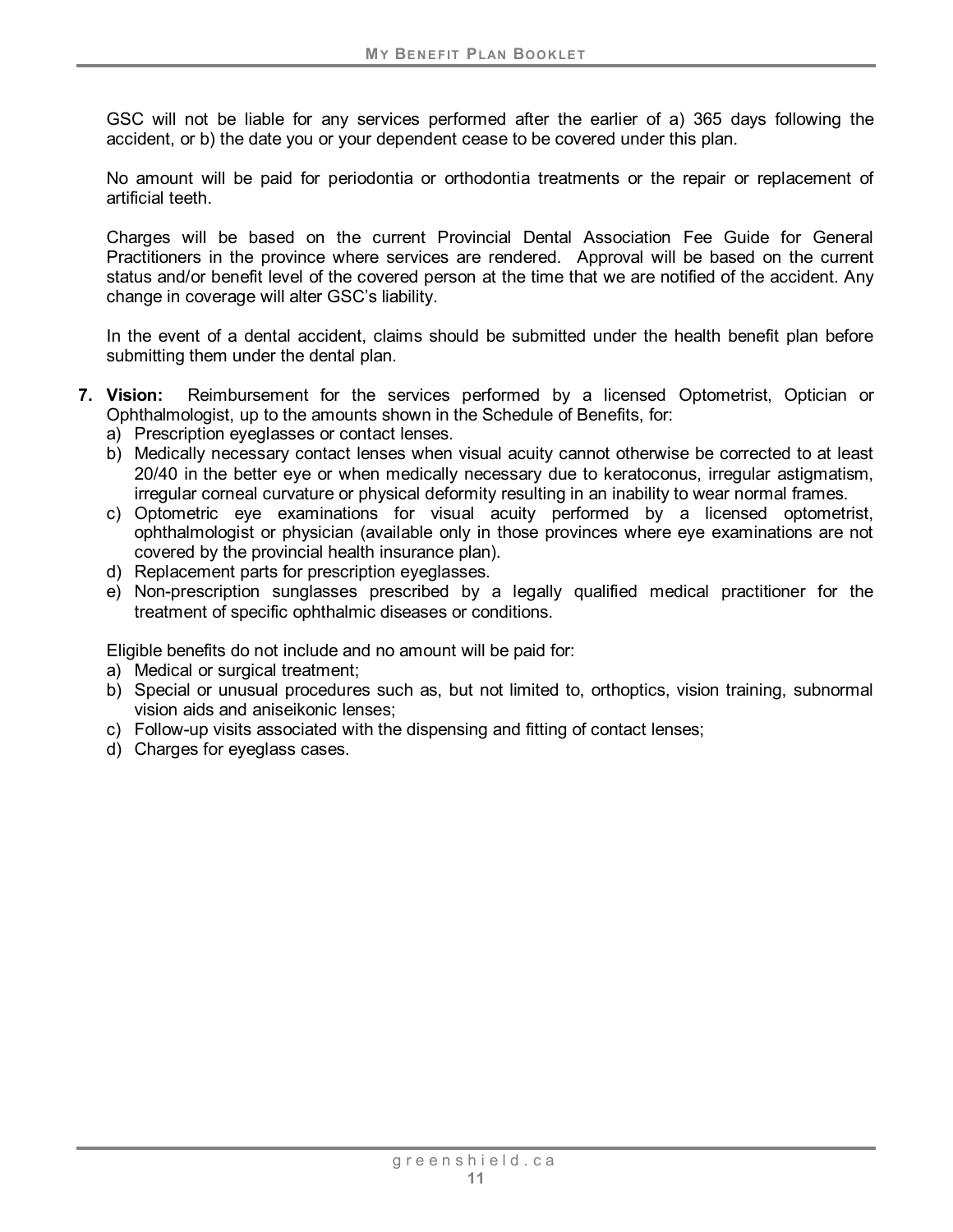## **Health Exclusions**

Eligible benefits do not include and reimbursement will not be made for:

- 1. Services or supplies received as a result of disease, illness or injury due to:
	- a) an act of war, declared or undeclared;
	- b) participation in a riot or civil commotion; or
	- c) attempting to commit or committing a criminal offence or illegal act;
- 2. Services or supplies provided while serving in the armed forces of any country;
- 3. Failure to keep a scheduled appointment with a legally qualified medical or dental practitioner;
- 4. Any treatment, drug, service, or supply received outside of Canada on a non-emergency basis;
- 5. Charges for the translation or completion of any claim forms and/or insurance reports;
- 6. Any form of medical cannabis for the treatment of any medical condition, regardless of whether it is authorized by way of a medical document or prescription from a legally-authorized medical practitioner and obtained from a Health Canada-licensed producer pursuant to any federal or provincial legislation or regulation regarding access to and/or distribution of medical cannabis;
- 7. Any specific treatment or drug which:
	- a) does not meet accepted standards of medical, dental or ophthalmic practice, including charges for services or supplies which are experimental in nature;
	- b) is not considered to be effective (either medically or from a cost perspective) as determined by GSC's drug review process regardless if Health Canada approved the drug;
	- c) is an adjunctive drug prescribed in connection with any treatment or drug that is not an eligible service;
	- d) is administered in a hospital or is required to be administered in a hospital in accordance with Health Canada's approved indication for use;
	- e) is not dispensed by the pharmacist in accordance with the payment method shown under the Prescription Drugs benefit;
	- f) is not being used and/or administered in accordance with Health Canada's approved indication for use, even though such drug or procedure may customarily be used in the treatment of other illnesses or injuries (i.e. [off-label use\)](#page-8-0);
- 8. Services or supplies that:
	- a) are not recommended, provided by or approved by the attending legally qualified (in the opinion of GSC) medical practitioner or dental practitioner as permitted by law;
	- b) are legally prohibited by the government from coverage;
	- c) you are not obligated to pay for or for which no charge would be made in the absence of benefit coverage or for which payment is made on your behalf by a not-for-profit prepayment association, insurance carrier, third party administrator, like agency or a party other than GSC, your plan sponsor or you;
	- d) are provided by a health practitioner whose license by the relevant provincial regulatory and/or professional association has been suspended or revoked;
	- e) are not provided by a designated provider of service in response to a prescription issued by a legally qualified health practitioner;
	- f) are used solely for recreational or sporting activities and which are not medically necessary for regular activities;
	- g) are primarily for cosmetic or aesthetic purposes, or are to correct congenital malformations;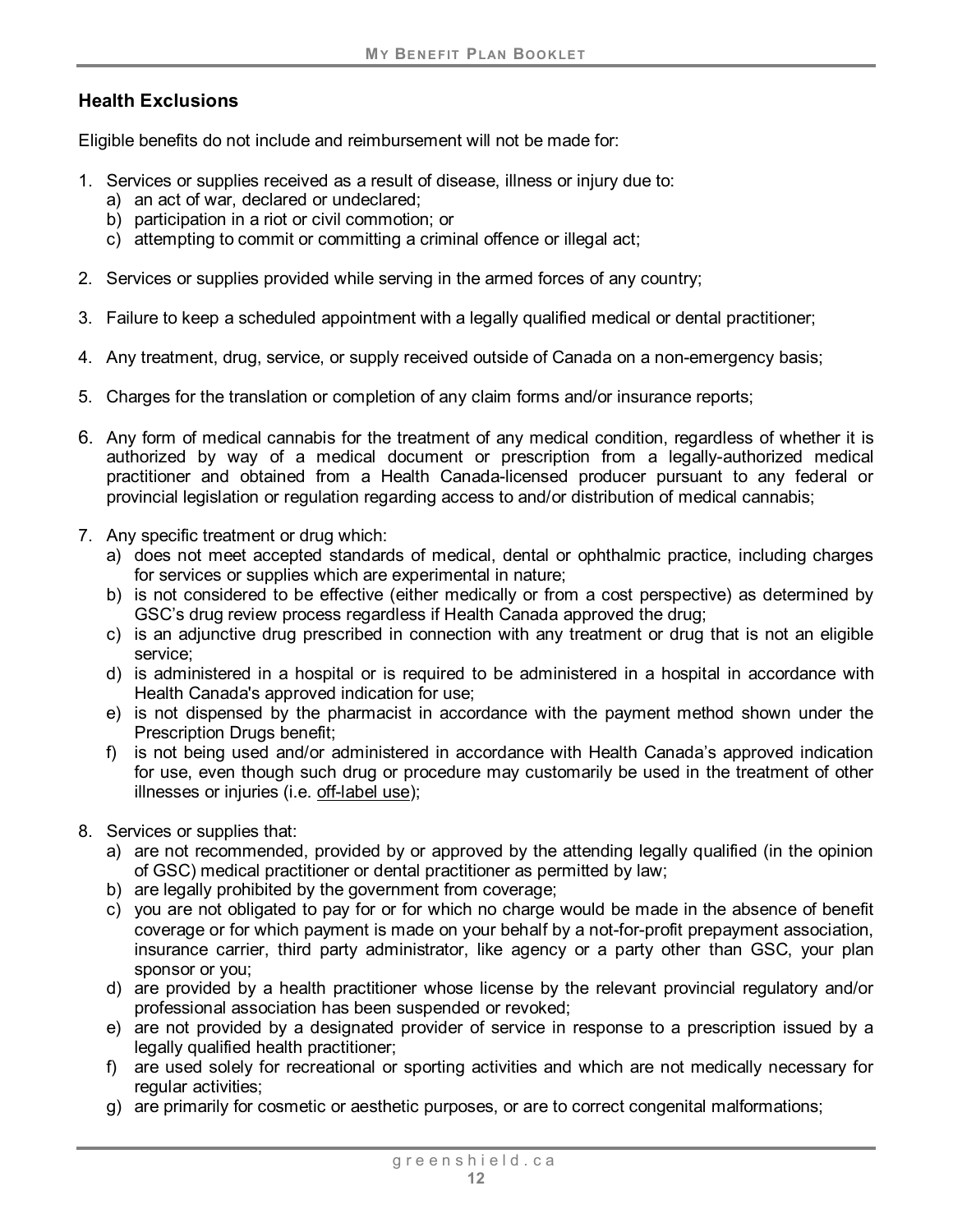- h) are provided by an immediate family member related to you by birth, adoption, or by marriage and/or a practitioner who normally resides in your home. An immediate family member includes a parent, spouse, child or sibling;
- i) are provided by your plan sponsor and/or a practitioner employed by your plan sponsor, other than as part of an employee assistance plan;
- j) are a replacement of lost, missing or stolen items, or items that are damaged due to negligence. Replacements are eligible when required due to natural wear, growth or relevant change in your medical condition but only when the equipment/prostheses cannot be adjusted or repaired at a lesser cost and the item is still medically required;
- k) are video instructional kits, informational manuals or pamphlets;
- l) are for medical or surgical audio and visual treatment;
- m) are special or unusual procedures such as, but not limited to, orthoptics, vision training, subnormal vision aids and aniseikonic lenses;
- n) are delivery and transportation charges;
- o) are for Insulin pumps and supplies (unless otherwise covered under the plan);
- p) are for medical examinations, audiometric examinations or hearing aid evaluation tests;
- q) are batteries, unless specifically included as an eligible benefit;
- r) are a duplicate prosthetic device or appliance;
- s) are from any governmental agency which are obtained without cost by compliance with laws or regulations enacted by a federal, provincial, municipal or other governmental body;
- t) would normally be paid through any provincial health insurance plan, Workplace Safety and Insurance Board or tribunal, the Assistive Devices Program or any other government agency, or which would have been payable under such a plan had proper application for coverage been made, or had proper and timely claims submission been made;
- u) were previously provided or paid for by any governmental body or agency, but which have been modified, suspended or discontinued as a result of changes in provincial health plan legislation or de-listing of any provincial health plan services or supplies;
- v) may include but are not limited to, drugs, laboratory services, diagnostic testing or any other service which is provided by and/or administered in any public or private health care clinic or like facility, medical practitioner's office or residence, where the treatment or drug does not meet the accepted standards or is not considered to be effective (either medically or from a cost perspective, based on Health Canada's approved indication for use);
- w) are provided by a medical practitioner who has opted out of any provincial health insurance plan and the provincial health insurance plan would have otherwise paid for such eligible service;
- x) relates to treatment of injuries arising from a motor vehicle accident;

Note: Payment of benefits for claims relating to automobile accidents for which coverage is available under a motor vehicle liability policy providing no-fault benefits will be considered only if–

- i) the service or supplies being claimed is not eligible; or
- ii) the financial commitment is complete;

A letter from your automobile insurance carrier will be required;

y) are cognitive or administrative services or other fees charged by a provider of service for services other than those directly relating to the delivery of the service or supply.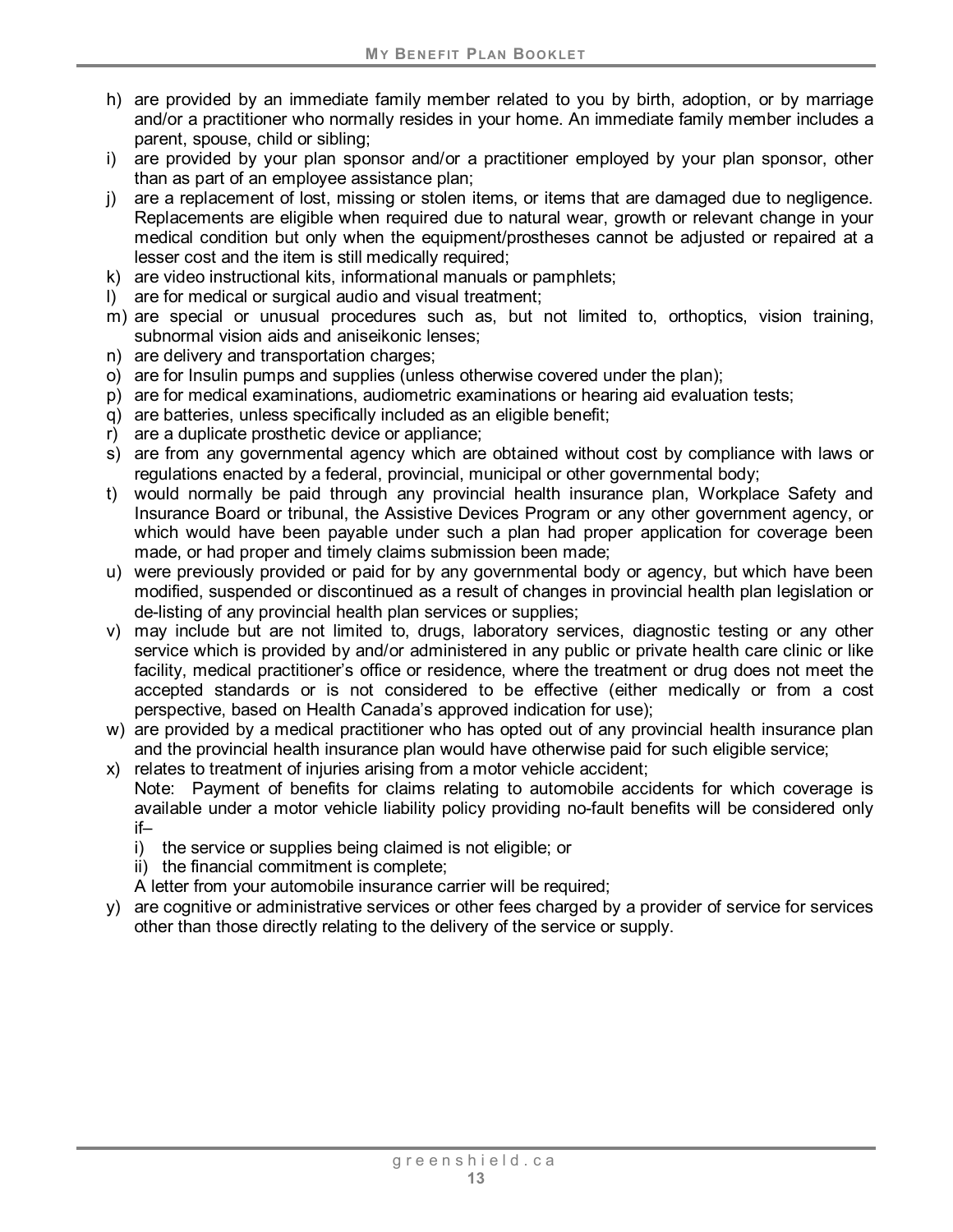## <span id="page-16-0"></span>**TRAVEL**

- **Important: This Travel benefit includes requirements, limitations, and exclusions that can affect eligibility and/or reimbursement of incurred expenses. You must be accurate and complete in your dealings with GSC at all times. Please take the time to read through this benefit before you travel to ensure you are aware of the terms and conditions, making note of the following:**
- With the exception of the "**Referral Services**", this Travel benefit is an **emergency** medical benefit only and provides coverage while you are temporarily outside of your regular province/territory of residence for vacation, education, or business reasons. It does not cover any non-emergency, elective, cosmetic, or experimental treatment, surgery, procedure, or any other service a covered person chooses to have performed outside of his or her home province/territory – whether preplanned or not.
- GSC reserves the right to review your medical information at the time of claim. Any invasive or investigative procedures must be pre-approved by GSC Travel Assistance. If the covered person is the patient and it is medically impossible for the covered person to call prior to obtaining emergency treatment, it is extremely important to have someone call GSC Travel Assistance on the covered person's behalf within 48 hours. If GSC Travel Assistance is not notified within the first 48 hours, reimbursement of incurred expenses may be limited to **the lesser of** the amount of only those expenses incurred within the first 48 hours of any and each treatment/incident **or** the plan maximum. This means the covered person will be responsible for all expenses thereafter.

**Emergency** means a sudden and unforeseen Medical Condition that requires Treatment. An emergency no longer exists when the evidence reviewed by GSC Travel Assistance indicates that no further Treatment is required at destination or you are able to return to your province/territory of residence for further Treatment. If GSC Travel Assistance determines that you transfer to another facility or return to your home province/territory of residence, and you choose not to, the benefits will not be paid for further medical treatment and coverage will be limited for unrelated events.

Emergency excludes Treatment of a **Pre-existing Condition** that was not completely **Stable** for the 90-day period immediately preceding the covered person's departure.

**Pre-existing Condition** means any Medical Condition that exists prior to the date of the covered person's departure.

**Medical Condition** means any disease, illness or injury (including symptoms of undiagnosed conditions).

<span id="page-16-1"></span>A Medical Condition is considered **Stable** when all of the following statements are true during the 90 day period immediately preceding the date of the covered person's departure.

- a) There has not been any new Treatment prescribed or recommended, or change(s) to existing Treatment (including stoppage in Treatment), and
- b) The Medical Condition has not become worse, and
- c) There has not been any new, more frequent, or more severe symptoms, and
- d) There has been no hospitalization or referral to a specialist, and
- e) There have not been any tests, investigation or Treatment recommended, but not yet complete, nor any outstanding test results, and
- f) There is no planned or pending treatment, and
- g) There has not been any change to an existing prescribed drug (including an increase, decrease, or stoppage to prescribed dosage), or any recommendation or starting of a new prescription drug.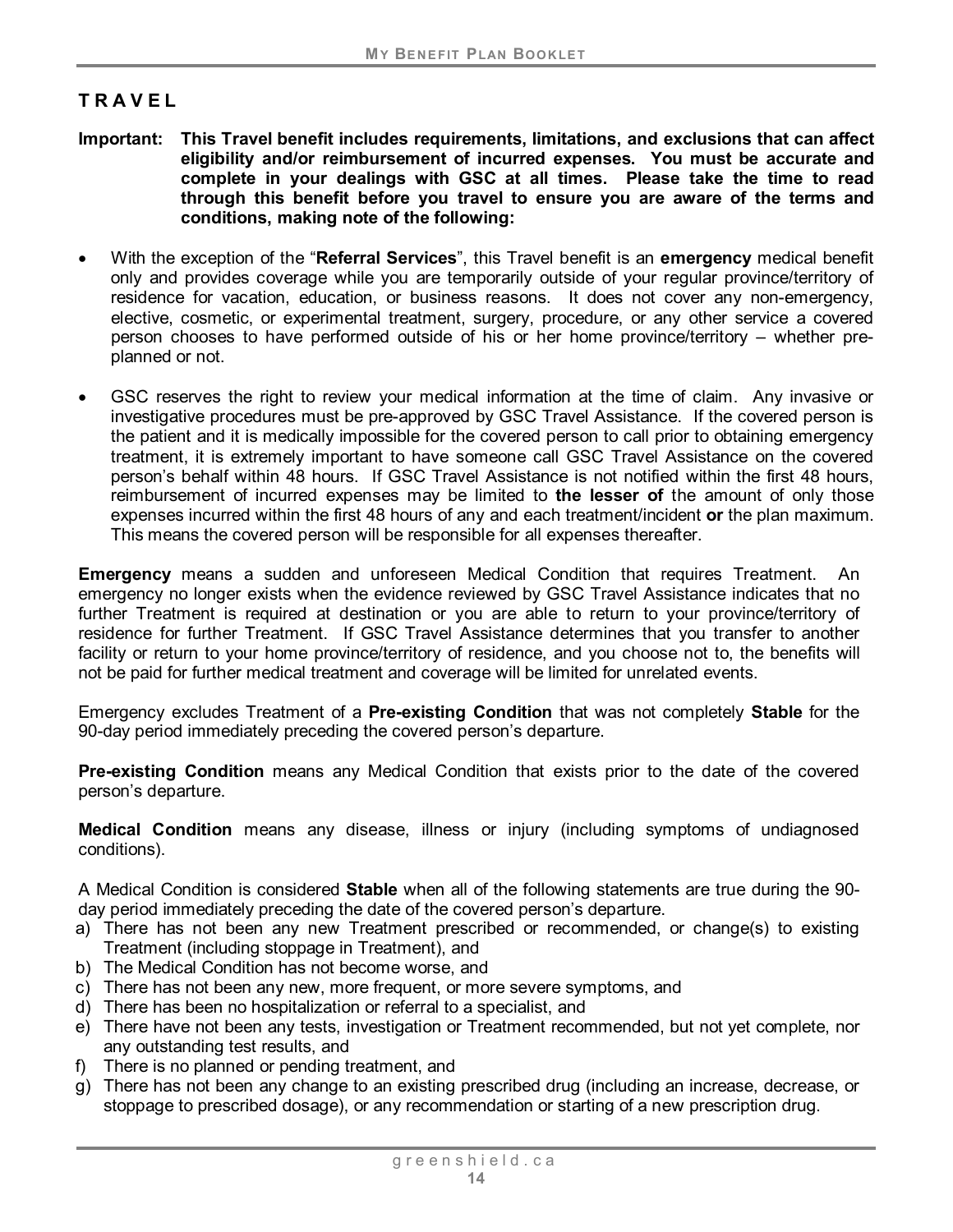The following are not considered changes to existing prescribed drug Treatment.

- i. Routine dosage adjustments of Coumadin, Warfarin, or insulin, as long as these medications have not been newly prescribed or stopped;
- ii. A change from a brand name to a generic equivalent product as long as the dosage is the same – including a transition from a biologic to a biosimilar product;
- iii. A decrease in the dosage of a medication due to the improvement of a condition

#### **All of the above conditions must be met during the 90-day period prior to the covered person's departure in order for a Medical Condition to be considered Stable.**

<span id="page-17-0"></span>**Treat, Treated, Treatment** means a procedure prescribed, performed, or recommended by a Physician for a Medical Condition. This includes but is not limited to prescribed medication, investigative testing, and surgery.

- To qualify for benefits, the claimants must be covered by their respective provincial/territorial government health plan or equivalent at the time the expenses are incurred; otherwise, there is no coverage under this benefit.
- Eligible travel benefits will be considered based on the reasonable and customary charges in the area where they were received, less the amount payable by your provincial/territorial health insurance plan, if your province/territory provides such coverage.
- All dollar maximums and limitations are stated in Canadian currency. Reimbursement will be made in Canadian funds or U.S. funds for both providers and plan members, based on the country of the payee. For payments that require currency conversion, the rate of exchange used will be the rate in effect on the date of service of the claim.
- Eligible benefits are limited to the maximum days per trip shown in the Summary of Benefits commencing with the date of departure from your province/territory of residence. If you are hospitalized on the last day shown in the Summary of Benefits, your benefits will be extended until the date of discharge.

Eligible travel expenses include the following:

- **1. Hospital services and accommodation** up to a standard ward rate in a public general hospital;
- **2. Medical/surgical services** rendered by a legally qualified physician or surgeon to relieve the symptoms of, or to cure an unforeseen illness or injury;

#### **3. Emergency Transportation**

- **Land ambulance** to the nearest qualified medical facility
- **Air ambulance -** the cost of air evacuation (including a medical attendant when necessary) between hospitals and for hospital admission into Canada when approved in advance by your provincial/territorial health insurance plan or to the nearest qualified medical facility
- **4. Referral services** (a) hospital services and accommodation, up to a standard ward rate in a public general hospital, and/or (b) medical surgical services rendered by a legally qualified physician or surgeon;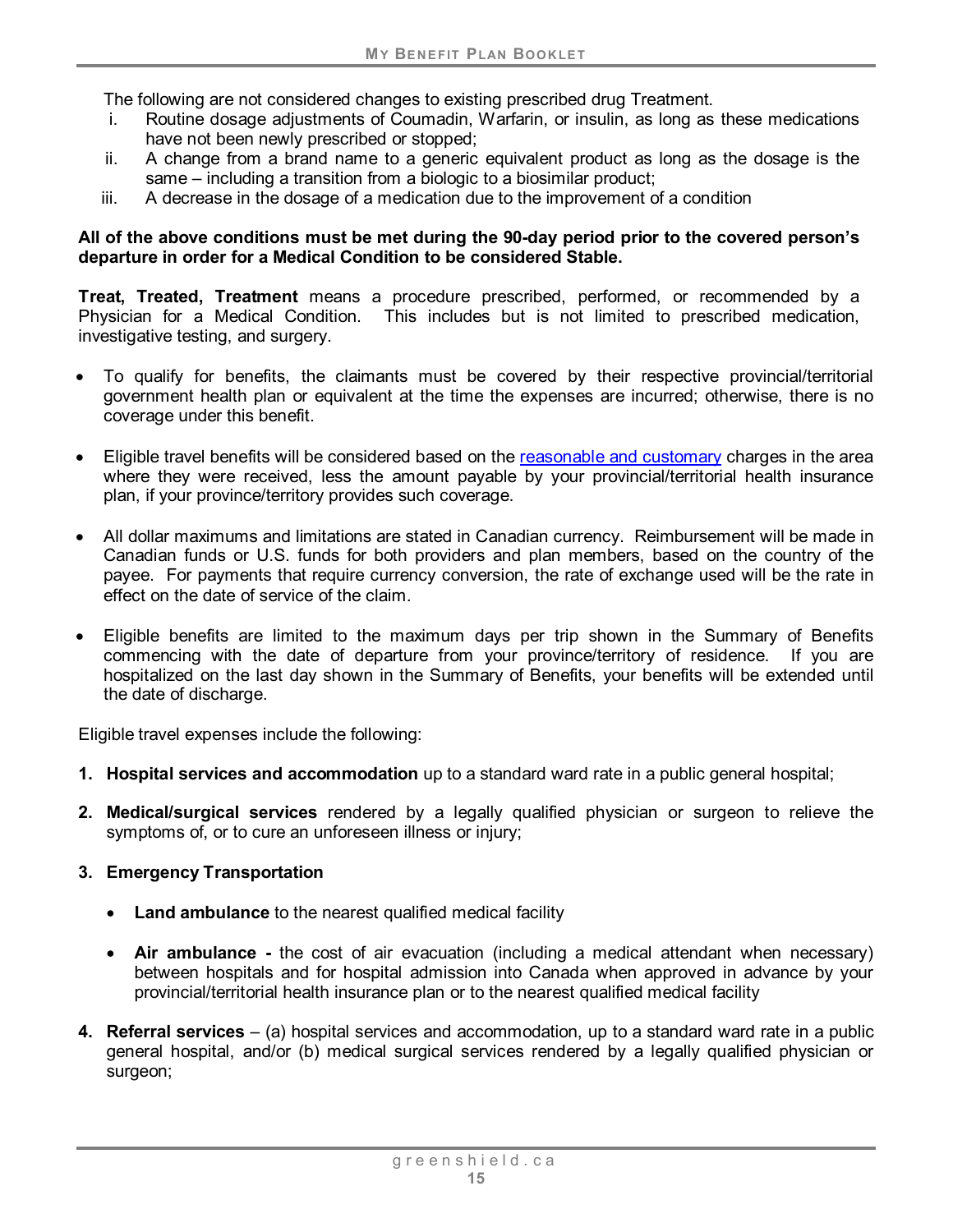- **Prior to the commencement of any referral treatment, written pre-authorization** from your provincial/territorial health insurance plan and GSC **must be obtained**. Your provincial/territorial health insurance plan may cover this referral benefit entirely. You must provide GSC with a letter from your attending physician stating the reason for the referral, and a letter from your provincial/territorial health insurance plan outlining their liability. **Failure to obtain preauthorization will result in non-payment.**
- **5. Services of a registered private nurse** up to a maximum of \$5,000 per calendar year, at the reasonable and customary rate charged by a Registered Nurse (R.N.) registered in the jurisdiction in which treatment is provided. You must contact GSC Travel Assistance for pre-approval;
- **6. Diagnostic laboratory tests and X-rays** when prescribed by the attending physician. Except in emergency situations, GSC Travel Assistance must pre-approve these services (i.e. cardiac catheterization or angiogram, angioplasty and bypass surgery);
- **7. Reimbursement of prescriptions** for drugs, serums and injectables which require a prescription by law and are prescribed by a legally qualified medical practitioner (vitamins, patent and proprietary drugs are excluded). Submit to GSC Travel Assistance the original paid receipt from the pharmacist, physician or hospital outside your province/territory of residence showing the name of the prescribing physician, prescription number, name of preparation, date, quantity and total cost;
- **8. Medical appliances** including casts, crutches, canes, slings, splints and/or the temporary rental of a wheelchair when deemed medically necessary and required due to an accident which occurs, and when the devices are obtained outside your province/territory of residence;
- **9. Treatment by a dentist** only when required due to a direct accidental blow to the mouth up to a maximum of \$2,000. Treatments (prior to and after return) must be provided within 90 days of the accident. Details of the accident must be provided to GSC Travel Assistance along with dental Xrays;
- **10. Coming Home** when your emergency illness or injury is such that:
	- GSC Travel Assistance specifies in writing that you should immediately return to your province/territory of residence for immediate medical attention, reimbursement will be made for the extra cost incurred for the purchase of a one-way economy airfare, plus the additional economy airfare if required to accommodate a stretcher, to return you by the most direct route to the major air terminal nearest the departure point in your province/territory of residence;

This benefit assumes that you are not holding a valid open-return air ticket. Charges for upgrading, departure taxes, cancellation penalties or airfares for accompanying family members or friends are not included;

- GSC Travel Assistance or commercial airline stipulates in writing that you must be accompanied by a qualified medical attendant, reimbursement will be made for the cost incurred for one round trip economy airfare and the reasonable and customary fee charged by a medical attendant who is not your relative by birth, adoption or marriage and is registered in the jurisdiction in which treatment is provided, plus overnight hotel and meal expenses if required by the attendant
- **11. Cost of returning your personal use motor vehicle** to your residence or nearest appropriate vehicle rental agency when you are unable to due to sickness, physical injury or death, up to a maximum of \$1,000 per trip. GSC Travel Assistance requires original receipts for costs incurred, i.e. gasoline, accommodation and airfares;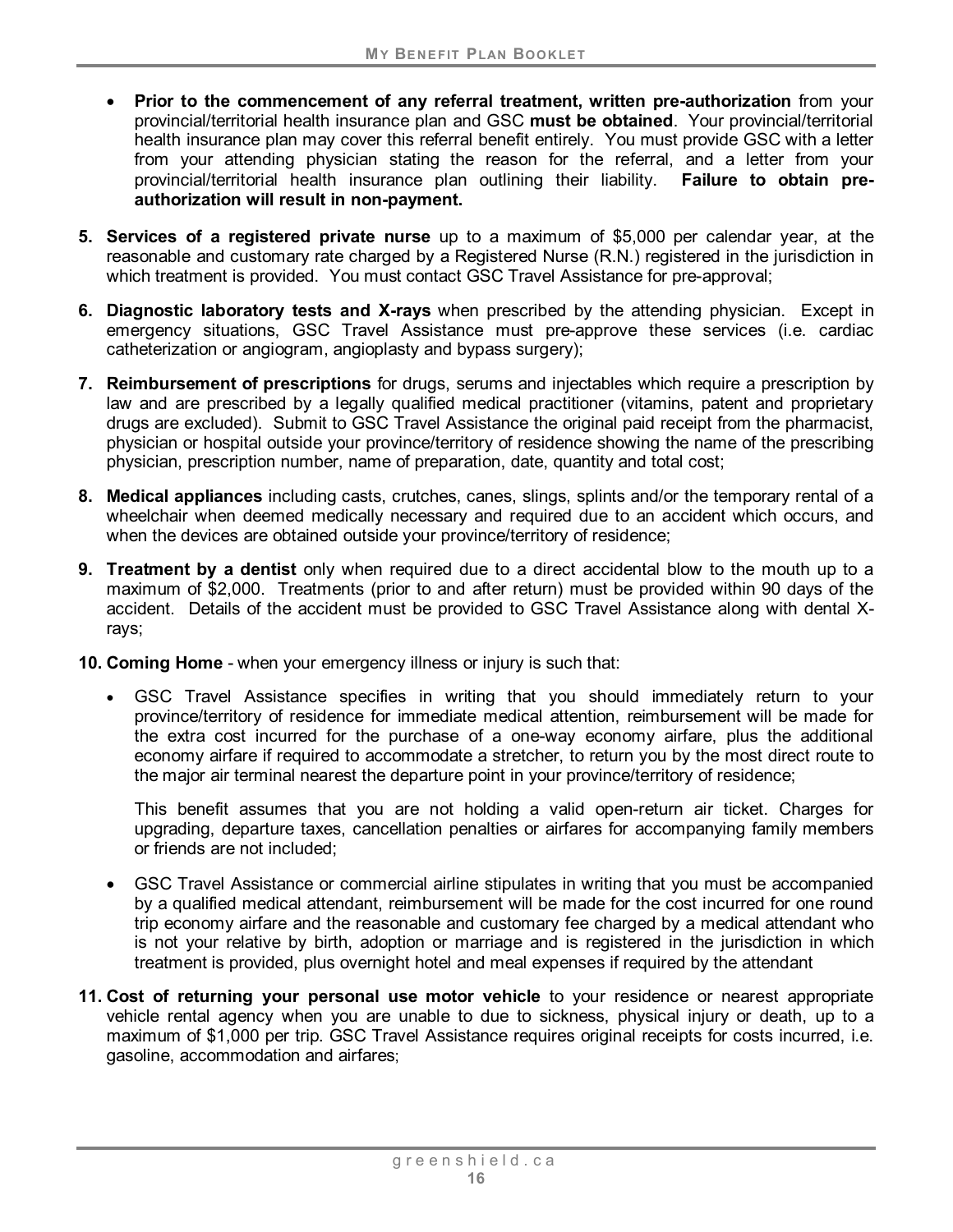- **12. Meals and accommodation** up to \$1,500 (maximum of \$150 per day for up to 10 days) will be reimbursed for the extra costs of commercial hotel accommodation and meals incurred by you when you remain with a travelling companion or a person included in the "family" coverage, when the trip is delayed or interrupted due to an illness, accidental injury to or death of a travelling companion. This must be verified in writing by the attending legally qualified physician or surgeon and supported with original receipts from commercial organization;
- **13. Transportation to the bedside** including round trip economy airfare by the most direct route from your province/territory of residence, for any one spouse, parent, child, brother or sister, and up to \$150 per day for a maximum of 5 days for meals and accommodation at a commercial establishment will be paid for that family member to:
	- be with you or your covered dependent when confined in hospital. This benefit requires that the covered person must eventually be an inpatient for at least 7 days outside your province/territory of residence, plus the written verification of the attending physician that the situation was serious enough to have required the visit
	- identify a deceased prior to release of the body
- **14. Return airfare** if the personal use motor vehicle of you or your covered dependent is stolen or rendered inoperable due to an accident, reimbursement will be made for the cost of a one-way economy airfare to return you by the most direct route to the major airport nearest your departure point in your province/territory of residence. An official report of the loss or accident is required;
- **15. Return of deceased** up to a maximum of \$5,000 toward the cost of embalming or cremation in preparation for homeward transportation in an appropriate container of yourself or your covered dependent when death is caused by illness or accident. The body will be returned to the major airport nearest the point of departure in your province/territory of residence. The benefit excludes the cost of a burial coffin or any funeral-related expenses, makeup, clothing, flowers, eulogy cards, church rental, etc.

# **GSC TRAVEL ASSISTANCE SERVICE**

The following services are available 24 hours per day, 7 days per week through GSC's international medical service organization.

#### **These services include:**

- Access to Pre-trip Assistance (prior to departure): Canada Direct Calling Codes; information about vaccinations; government issued travel advisories; and VISA/document requirements for entry into country of destination
- Multilingual assistance
- Assistance in locating the nearest, most appropriate medical care
- International preferred provider networks
- Medical consultation and monitoring to review appropriateness and quality of medical care
- Assistance in establishing contact with family, personal physician and employer as appropriate
- Monitoring of progress during treatment and recovery and confirming when the patient is medically fit for transportation when a transfer or repatriation is necessary
- Emergency message transmittal services
- Translation services and referrals to local interpreters as necessary, pertaining to the medical emergency
- Verification of coverage facilitating entry and admissions into hospitals and other medical care providers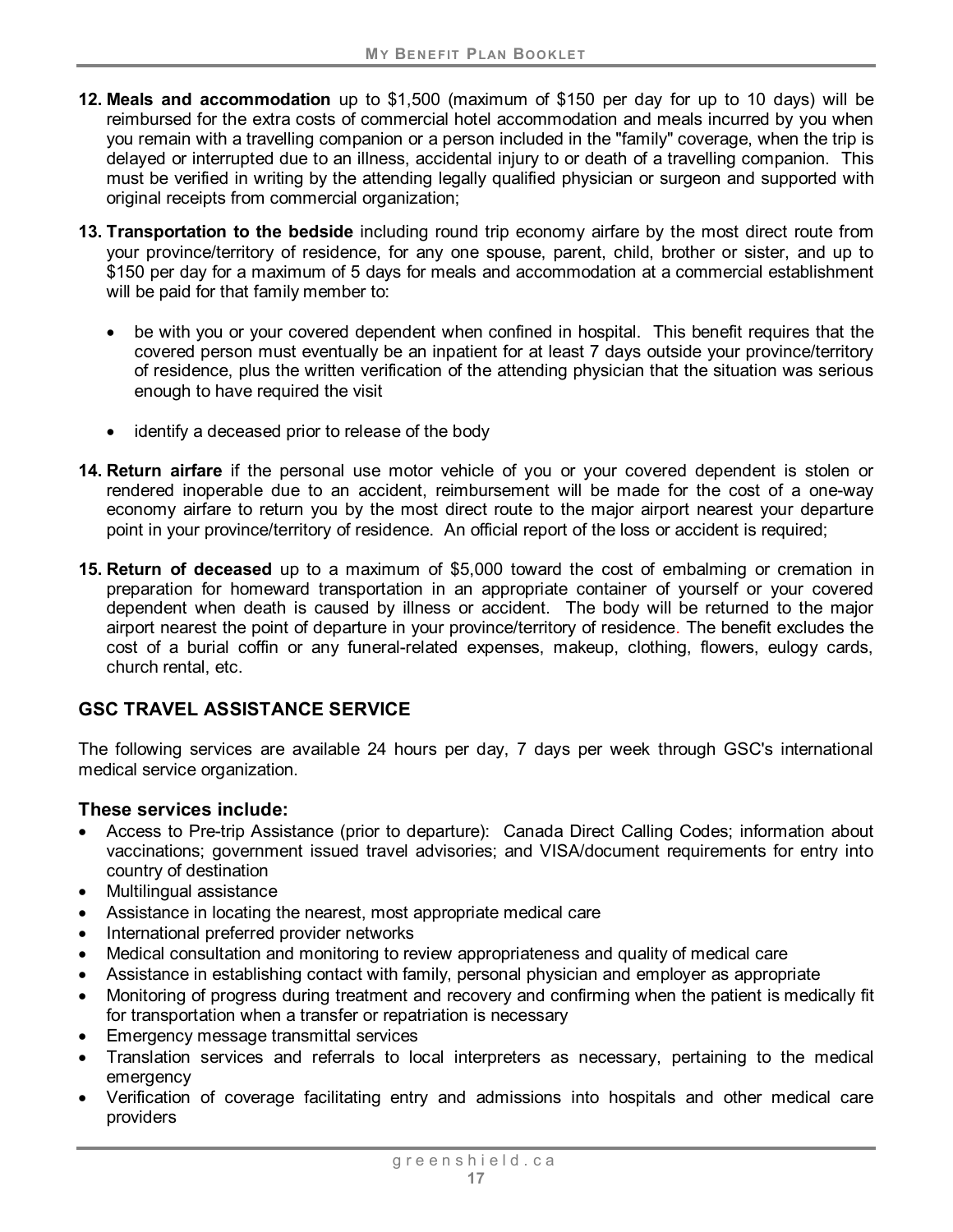- Special assistance regarding the co-ordination of direct claims payment
- Co-ordination of embassy and consular services
- Management, arrangement and co-ordination of emergency medical transportation and evacuation as necessary
- Management, arrangement and co-ordination of repatriation of remains
- Special assistance in making arrangements for interrupted and disrupted travel plans resulting from emergency situations to include:
	- the return of unaccompanied travel companions
	- travel to the bedside of a stranded person
	- rearrangement of ticketing due to accident or illness and other travel related emergencies
	- the return of a stranded personal use motor vehicle and related personal items
- Knowledgeable legal referral assistance
- Co-ordination of securing bail bonds and other legal instruments
- Guidance in replacing lost or stolen travel documents including passports
- Courtesy assistance in securing incidental aid and other travel related services

#### **How Travel Assistance Service Works**

For assistance dial **1.800.936.6226** within Canada and the United States or call collect **0.519.742.3556**  when traveling outside Canada and the United States. These numbers appear on your GSC Identification Card.

Quote your GSC Identification Number, found on your Identification Card, and explain your medical emergency. **You must always be able to provide your GSC Identification Number and your provincial/territorial health insurance plan number.**

A multilingual Assistance Specialist will provide direction to the best available medical facility or legally qualified physician able to provide the appropriate care.

Upon admission to a hospital or when consulting a legally qualified physician or surgeon for major emergency treatment, we will guarantee the provider (hospital, clinic or physician), that you have the required provincial/territorial health insurance plan coverage and GSC travel benefits as detailed above.

GSC Travel Assistance will follow your progress to ensure that you are receiving the best available medical treatment. GSC Travel Assistance also keeps in constant communication with your family physician and your family, depending on the severity of your condition.

When calling collect while travelling outside Canada and the United States, you may require a Canada Direct Calling Code. In the event that a collect call is not possible, keep your receipts for phone calls made to GSC Travel Assistance and submit them for reimbursement upon your return to Canada.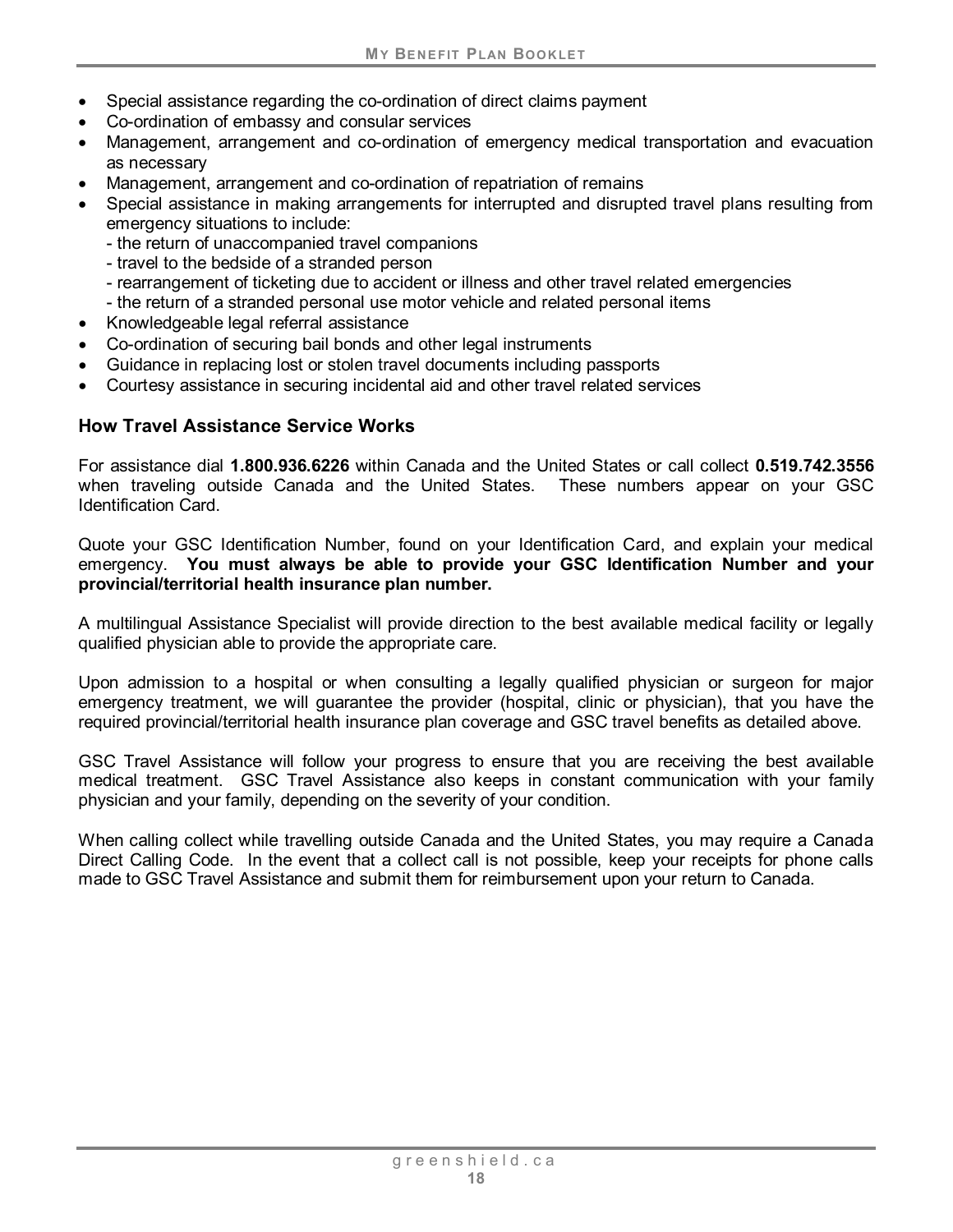## **Travel Limitations**

- 1. Coverage becomes effective at the time you or your dependent crosses the provincial/territorial border departing from their province/territory of residence and terminates upon crossing the border returning to their province/territory of residence on the return home. If traveling by air, coverage becomes effective at the time the aircraft takes off in the province/territory of residence and terminates when the aircraft lands in the province/territory of residence on the return home.
- 2. GSC Travel Assistance must be notified **before** obtaining Emergency [Treatment](#page-17-0) in order for GSC Travel Assistance to:
	- confirm coverage; and
	- provide pre-approval of treatment.

If it is medically impossible for the covered person to call prior to obtaining Emergency Treatment, GSC Travel Assistance requires either the covered person or someone on behalf of the covered person to call GSC Travel assistance within 48 hours of commencement of treatment.

If GSC Travel Assistance is not notified before the Emergency Treatment was received, benefits will be limited to **the lesser of** the amount of only those expenses incurred within the first 48 hours of any and each treatment/incident **or** the plan maximum. This mean you will be responsible for all expenses thereafter.

- 3. After your medical emergency treatment has started, GSC Travel Assistance must assess and preapprove additional medical treatment. If you undergo tests as part of a medical investigation, treatment or surgery, obtain treatment or undergo surgery that is not pre-approved, your claim will not be paid. This includes invasive testing, surgery, cardiac catheterization, other cardiac procedures, transplants, MRI.
- 4. Repatriation is mandatory when GSC Travel Assistance determines that the covered person should transfer to another facility or return to the home province/territory of residence for treatment, or at the end of the emergency. If you choose not to return:
	- no benefits will be paid for any further medical treatment;
	- no benefits will be paid for any recurrence or complications related directly or indirectly to the Medical Condition that caused the emergency; and
	- for the remainder of the trip, coverage will be limited to Medical Conditions completely unrelated to the Medical Condition that caused the emergency.
- 5. Air ambulance services will only be eligible if:
	- they are pre-approved by GSC Travel Assistance
	- there is a medical need for you or your dependent to be confined to a stretcher or for a medical attendant to accompany you during the journey
	- you or your dependent are admitted directly to a hospital in your province/territory of residence, and
	- medical reports or certificates from the dispatching and receiving legally qualified physicians are submitted to GSC Travel Assistance
	- proof of payment (including air ticket vouchers or air carrier invoices) is submitted to GSC Travel **Assistance**
- 6. If planning to travel in areas of political or civil unrest, or in areas where the Canadian government has issued a formal travel warning regarding non-essential travel, contact GSC Travel Assistance for pre-travel advice, as we may be unable to guarantee assistance services.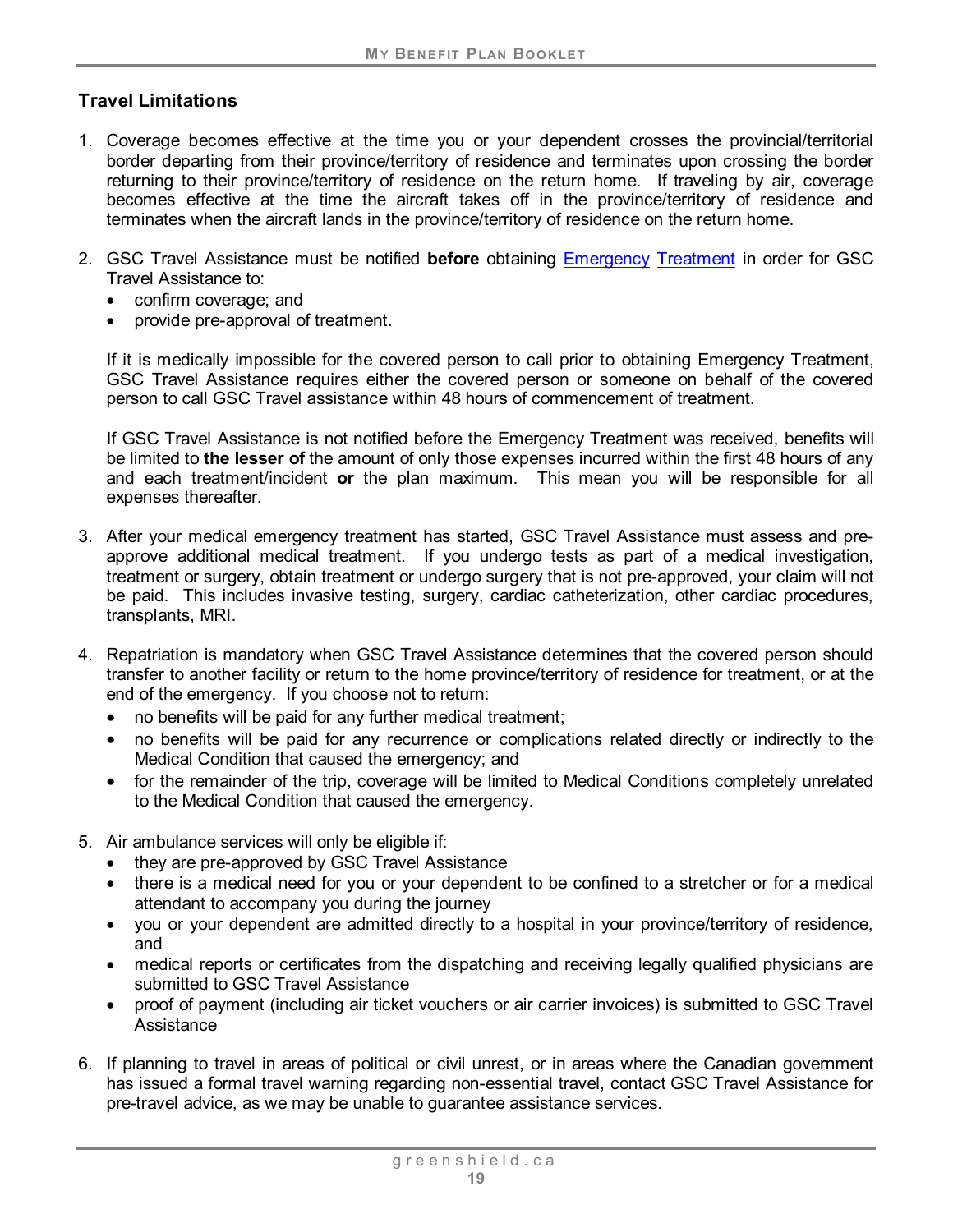- 7. GSC Travel Assistance reserves the right, without notice, to suspend, curtail or limit its services in any area if any of the following occur:
	- political or civil unrest, rebellion, riot, or military uprising;
	- labour disturbance or strike:
	- act of God; or
	- refusal of authorities in a foreign country to permit GSC Travel Assistance to provide service.

This includes travel if when you booked your trip (including delay of travel), or before your departure date, the Canadian government issued a formal travel warning advising Canadians to avoid either all travel or all non-essential travel regarding the country, region, city, or other key components of your travel arrangements (e.g., cruise ship) due to a likely or actual epidemic or pandemic.

In this limitation, non-essential travel means anything other than a significant medical or family emergency, such as the death of a family member.

#### **Travel Exclusions**

In addition to the Health Exclusions, Travel claims will not be paid for the following.

- 1. Any expenses incurred for the treatment related directly or indirectly to a Pre-existing Medical Condition that, at the time of your departure from your province/territory of residence and the 90-day period immediately preceding your departure from your province/territory of residence:
	- a) was not completely stable in the professional opinion of GSC Travel Assistance Team;
	- b) where medical evidence suggested a reasonable expectation that treatment or hospitalization could be required while traveling; or
	- c) a physician advised the covered person not to travel.

GSC Travel Assistance reserves the right to review the covered person's medical information at the time of claim. A physician's opinion that the covered person was fit to travel does not override or eliminate the requirement for the covered person to satisfy all the conditions of [Stable.](#page-16-1)

- 2. Any expenses submitted if the covered person or anyone acting on behalf of a covered person attempts to deceive GSC Travel Assistance, or makes a fraudulent, false, or exaggerated statement or claim.
- 3. Any expenses incurred for any services received that:
	- a) were not required to treat an Emergency;
	- b) were not recommended by a legally qualified physician or surgeon;
	- c) are not covered under your provincial/territorial health insurance plan; or
	- d) are normally covered under the out-of-Canada benefits of your provincial/territorial health insurance plan's out-of-Canada coverage (where applicable), when the provincial/territorial plan has declined payment;
- 4. Any expenses incurred for services received after GSC Travel Assistance determined:
	- a) the covered person was to return to the province/territory of residence for treatment, but the covered person chose not to return to the province/territory of residence;
	- b) the services could be reasonably delayed until the covered person returned to the province/territory of residence;
	- c) the emergency had ended; or
	- d) the services are for a recurrence or complication directly or indirectly related to the emergency that GSC Travel Assistance determined 3.a), b), or c) above.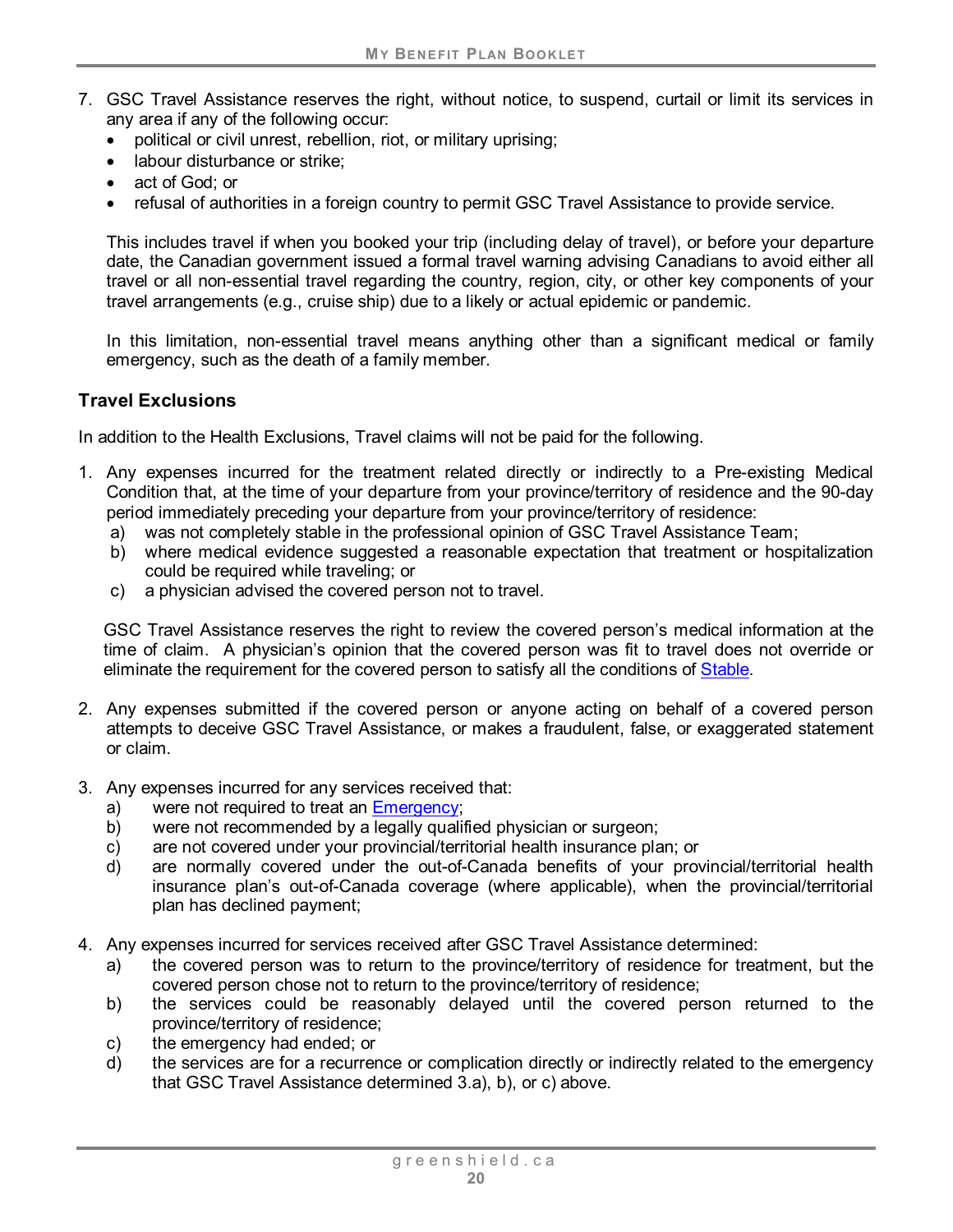- 5. Any expenses incurred for services to treat a medical condition or complications of a medical condition directly or indirectly related to an epidemic or pandemic if, when the trip was booked, or before the departure date:
	- An official travel advisory was issued by the Canadian government advising Canadians to avoid either all travel or all non-essential travel regarding any country, region, city, or other key components of your travel arrangements (e.g., cruise ship).
	- To view the travel advisories, visit the Government of Canada Travel site.
- 6. Any expenses incurred for services to treat:
	- a) any medical condition, including symptoms of withdrawal, arising from or in any way related to the chronic use of alcohol, drugs, or other intoxicants whether prior or during the trip;
	- b) any medical condition arising during the trip resulting from, or in any way related to, the abuse of alcohol that results in a blood alcohol level of more than 80 milligrams in 100 millilitres of blood, drugs or other intoxicants; or
	- c) any medical condition resulting from not following Treatment as prescribed, including prescribed or over-the-counter medication.
- 7. Any expenses related to pregnancy, delivery, or complications of either, arising during the 8-week period before and after the expected date of delivery.
- 8. Any expenses incurred for a child born during the trip.
- 9. Any expenses incurred during any trip made for the purpose of obtaining a diagnosis, Treatment, surgery, palliative care, or any alternative therapy, as well as any directly or indirectly related complication.

**GSC does not assume responsibility for nor will it be liable for any medical advice given, but not limited to a physician, pharmacist or other healthcare provider or facility recommended by GSC Travel Assistance.**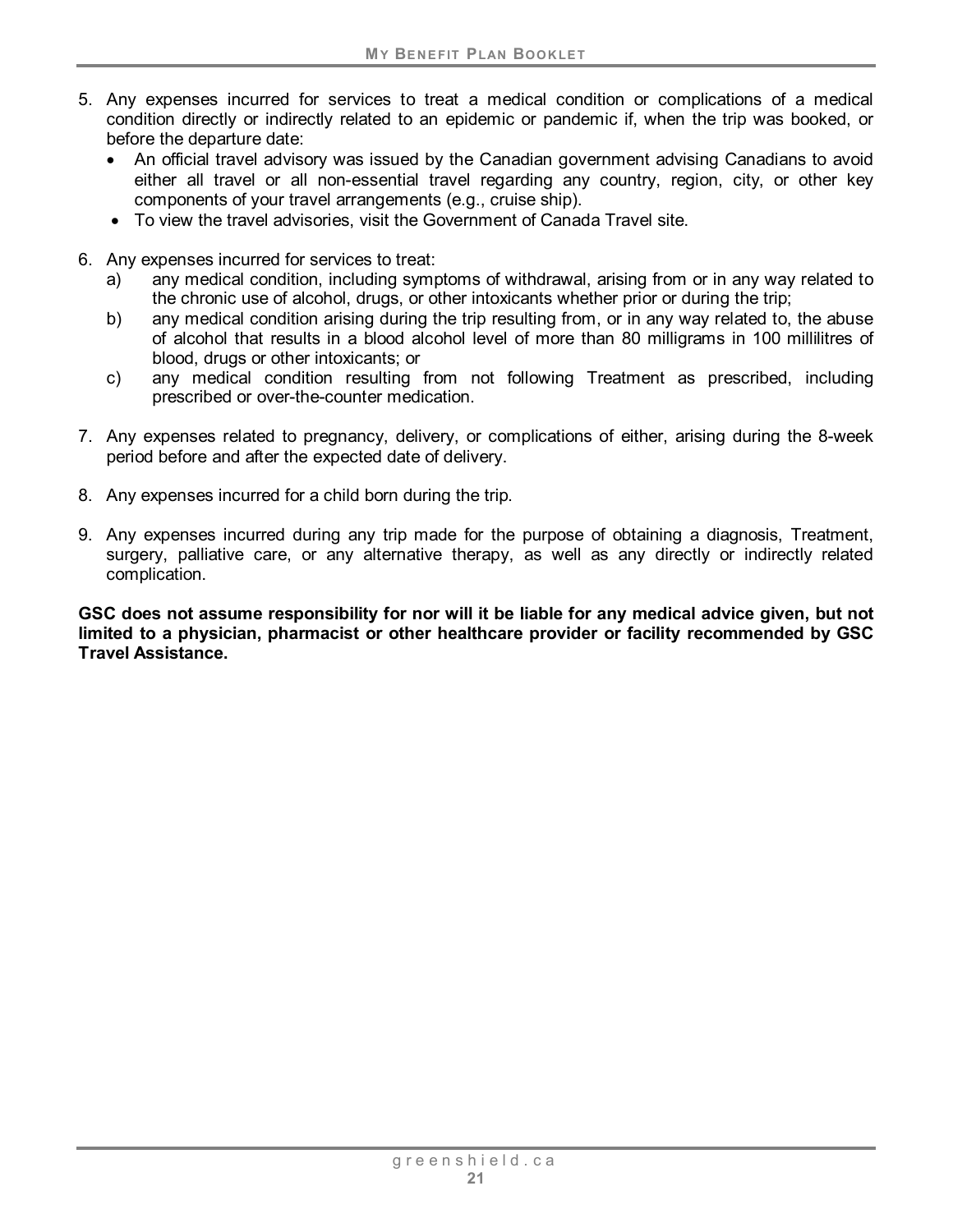# <span id="page-24-0"></span>**DENTAL BENEFIT PLAN**

The benefits shown below will be eligible, if based on the licensed dental practitioner's reasonable and customary charge in accordance with the Fee Guide and the maximum shown in the Schedule of Benefits.

#### <span id="page-24-1"></span>**Basic Services**

- 1. Basic Diagnostic and Preventive Services:
	- complete oral examinations once every 3 years based on date of first paid claim
	- emergency and specific oral examinations
	- full series X-rays and panoramic X-rays once every 3 years based on date of first paid claim
	- bitewing X-rays once every 9 months
	- recall examinations once every 9 months
	- cleaning of teeth (up to 1 unit of polishing plus up to 1 unit of scaling) once per recall period
	- denture cleaning once per recall period
	- pit and fissure sealants on molars only, for covered persons 14 years of age and under
	- space maintainers
	- protective mouth quards once every 12 months based on date of first paid claim
- 2. Basic Restorative Services:
	- amalgam, tooth coloured filling restorations and temporary sedative fillings
	- inlay restorations these are considered basic restorations and will be paid to the equivalent nonbonded amalgam
- 3. Basic oral surgery:
	- extractions of teeth and/or residual roots
- 4. General anaesthesia, deep sedation, and intravenous sedation in conjunction with eligible oral surgery only

# <span id="page-24-2"></span>**Comprehensive Basic Services**

- 1. Standard denture services:
	- denture repairs and/or tooth/teeth additions
	- standard relining and rebasing of dentures, once every 3 years based on date of first paid claim, only after 6 months have elapsed from the installation of a denture
	- denture adjustments and remount and equilibration procedures, only after 3 months have elapsed from the installation of a denture
	- soft tissue conditioning linings for the gums to promote healing
	- remake of a partial denture using existing framework, once every 5 years based on date of first paid claim
- 2. Comprehensive oral surgery:
	- surgical exposure, repositioning, transplantation or enucleation of teeth
	- remodeling and recontouring shaping or restructuring of bone or gum
	- excision removal of cysts and tumors
	- incision drainage and/or exploration of soft or hard tissue
	- fractures including the treatment of the dislocation and/or fracture of the lower or upper jaw and repair of soft tissue lacerations
	- maxilofacial deformities frenectomy surgery on the fold of the tissue connecting the lip to the gum or the tongue to the floor of the mouth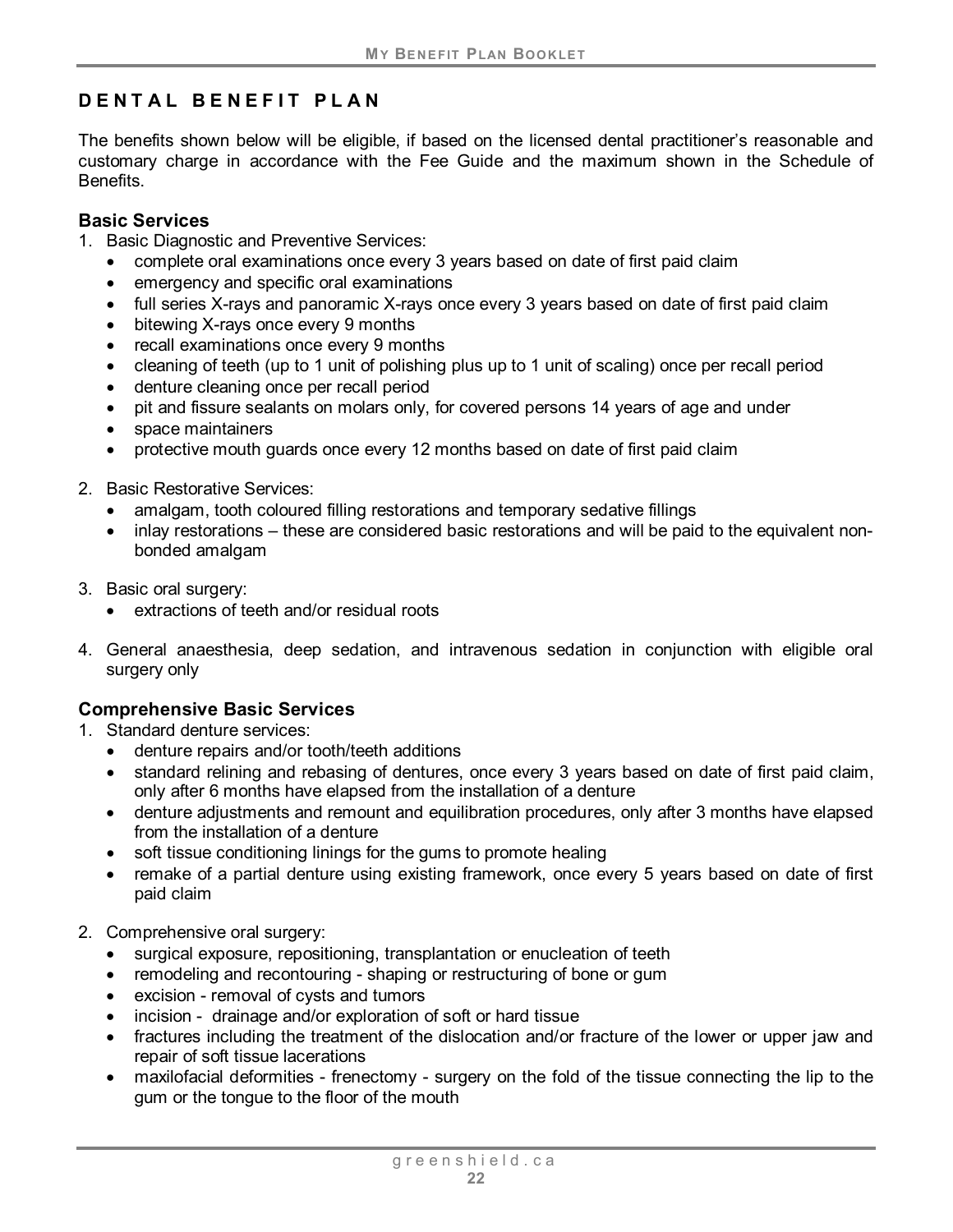- 3. Endodontic treatment including:
	- root canal therapy
	- pulpotomy (removal of the pulp from the crown portion of the tooth)
	- pulpectomy (removal of the pulp from the crown and root portion of the tooth)
	- apexification (assistance of root tip closure)
	- apical curettage, root resections and retrograde fillings (cleaning and removing diseased tissue of the root tip)
	- root amputation and hemisection
	- bleaching of non-vital tooth/teeth
	- emergency procedures including opening or draining of the gum/tooth
- 4. Periodontal treatment of diseased bone and gums including:
	- periodontal scaling and/or root planing 4 time units every 12 months based on date of first paid claim
	- occlusal equilibration selective grinding of tooth surfaces to adjust a bite 2 time units every 12 months based on date of first paid claim

The fees for periodontal treatment are based on units of time (15 minutes per unit) and/or number of teeth in a surgical site in accordance with the General Practitioners Fee Guide.

• bruxism appliance once every 12 months based on date of first paid claim

#### **Alternate Benefit Clause**

This benefit plan will reimburse the amount shown in the Fee Guide for the least expensive service or supply where two or more professionally accepted courses of treatment are a benefit under the plan. The covered person can choose to have a more expensive treatment performed, however reimbursement will be limited to the cost of the least expensive alternative.

#### **Predetermination**

Before your treatment begins, if the total cost of any other proposed treatment is expected to exceed \$300, it is recommended that you submit an estimate completed by your dental practitioner.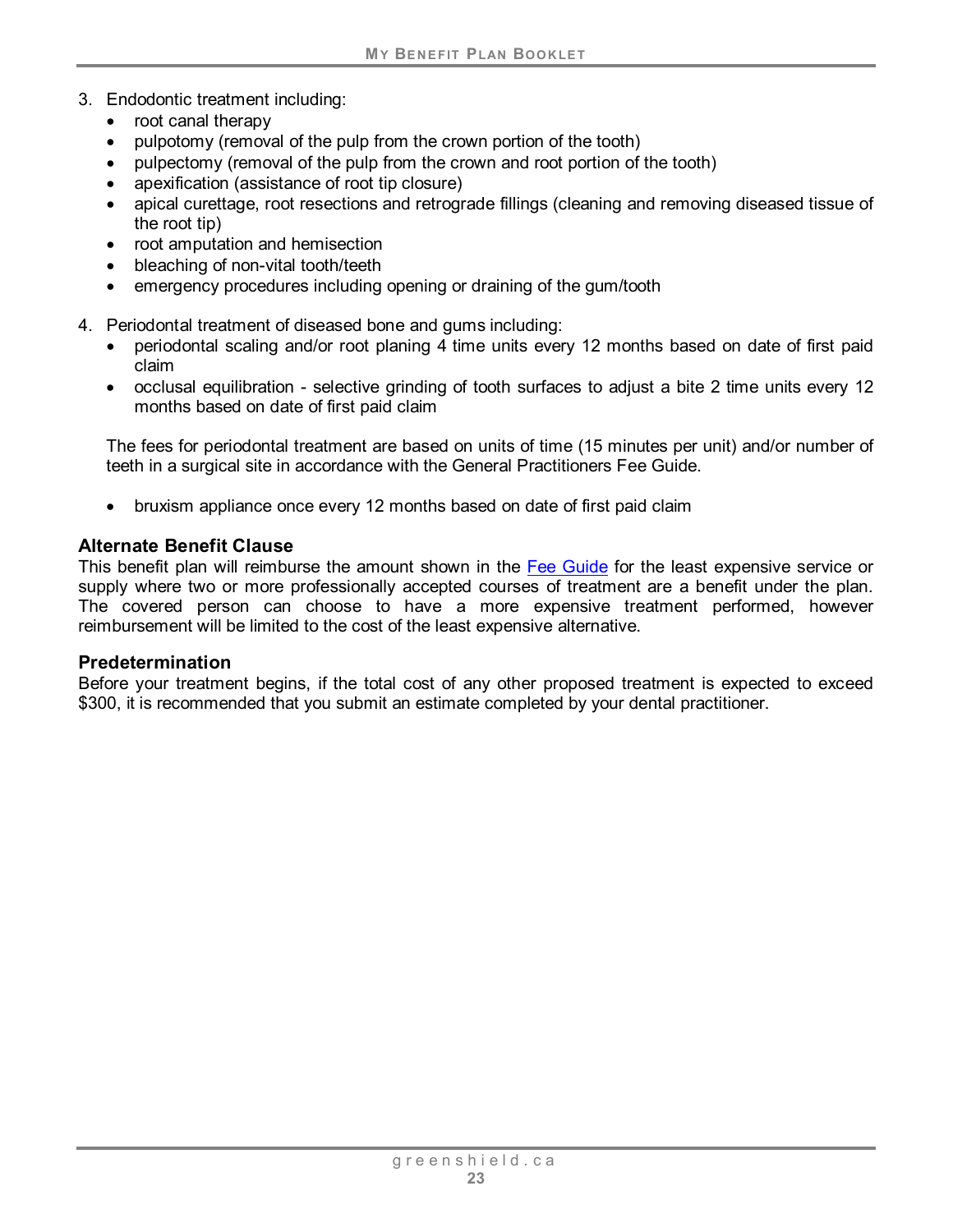## **Limitations**

- 1. Laboratory services must be completed in conjunction with other services and will be limited to the co-pay of such services. Laboratory services that are in excess of 40% of the dentist's fee in the applicable Fee Guide shown in the Schedule of Benefits will be reduced accordingly; co-pay is then applied;
- 2. Reimbursement will be made according to standard and/or basic services, supplies or treatment. Related expenses beyond the standard and/or basic services, supplies or treatment will remain your responsibility;
- 3. Reimbursement will be pro-rated and reduced accordingly, when time spent by the dentist is less than the average time assigned to a dental service procedure code in the applicable Fee Guide shown in the Schedule of Benefits;
- 4. Reimbursement for root canal therapy will be limited to payment once only per tooth. Extra charges for difficult access, exception anatomy, calcified canals and retreatments are not included. The total fee for root canal includes all pulpotomies and pulpectomies performed on the same tooth;
- 5. Common surfaces on the same tooth/same day will be assessed as one surface. If individual surfaces are restored on the same tooth/same day, payment will be assessed according to the procedure code representing the combined surface. Payment will be limited to a maximum of 5 surfaces in any 36-month period;
- 6. When more than one surgical procedure, including multiple periodontal surgical procedures, is performed during the same appointment in the same area of the mouth, only the most comprehensive procedure will be eligible for reimbursement, as the fee for each procedure is based on complete, comprehensive treatment, and is deemed part of the multiple services factor;
- 7. The multiple services factor occurs when a minimum of 6 or more restorations (fillings) or multiple periodontal services are performed at the same appointment and the full fee guide price is charged for each restoration or periodontal service, the first service will be paid in full and all remaining services will be reduced by 20%;
- 8. Root planing is not eligible if done at the same time as gingival curettage;
- 9. In the event of a dental accident, claims should be submitted under the health benefits plan before submitting them under the dental plan.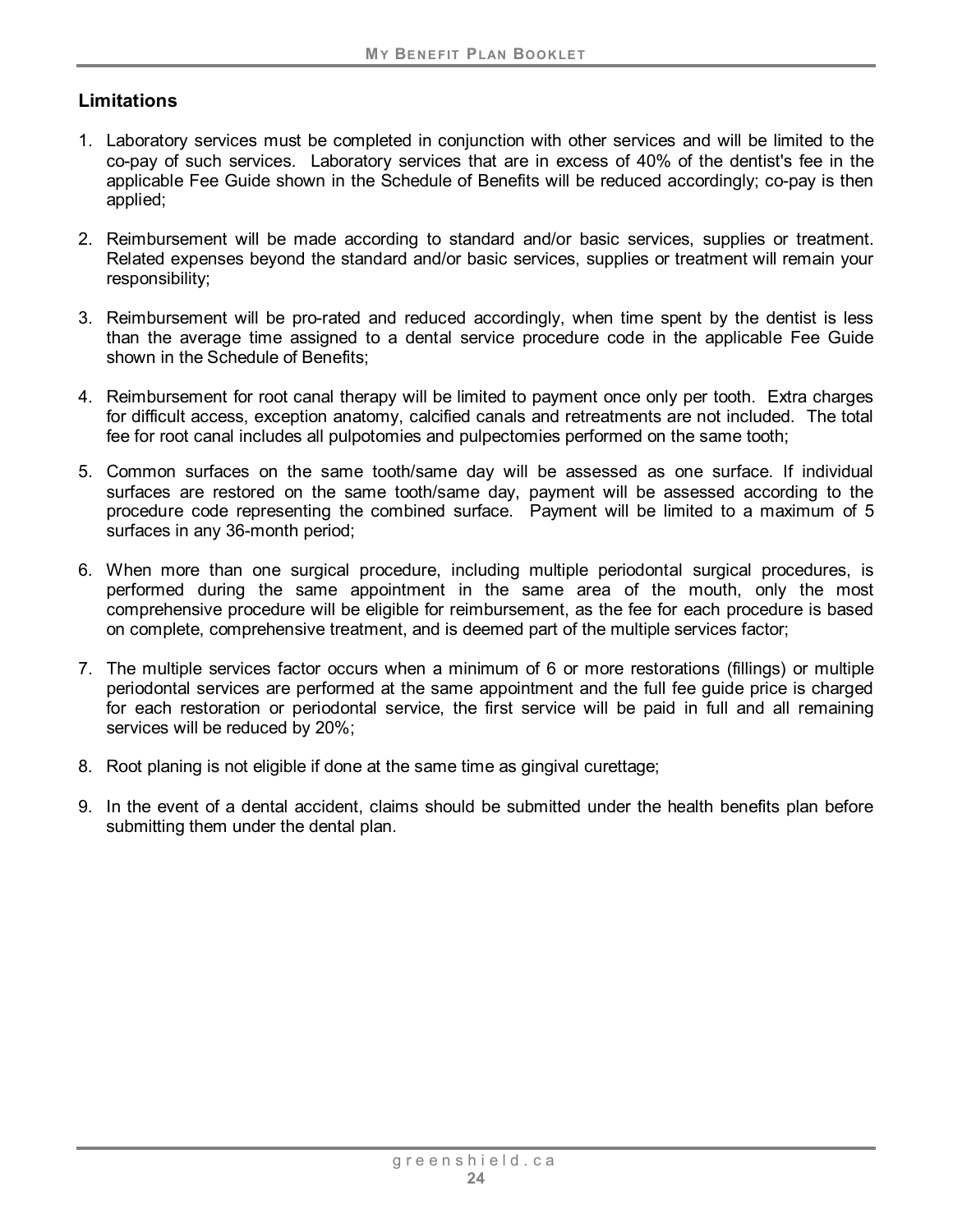## **Dental Exclusions**

Eligible benefits do not include and reimbursement will not be made for:

- 1. Services or supplies received as a result of disease, illness or injury due to:
	- a) an act of war, declared or undeclared;
	- b) participation in a riot or civil commotion; or
	- c) attempting to commit or committing a criminal offence or illegal act;
- 2. Services or supplies provided while serving in the armed forces of any country;
- 3. Failure to keep a scheduled appointment with a legally qualified medical or dental practitioner;
- 4. Any treatment, drug, service, or supply received outside of Canada on a non-emergency basis;
- 5. Charges for the translation or completion of any claim forms and/or insurance reports;
- 6. Any dental service that is not contained in the procedure codes developed and maintained by the Canadian Dental Association, adopted by the provincial or territorial dental association of the province or territory in which the service is provided (or your province of residence if any dental service is provided outside Canada) and in effect at the time the service is provided;
- 7. Implants;
- 8. Restorations necessary for wear, acid erosion, vertical dimension and/or restoring occlusion;
- 9. Appliances related to treatment of myofascial pain syndrome including all diagnostic models, gnathological determinants, maintenance, adjustments, repairs and relines;
- 10. Posterior cantilever pontics/teeth and extra pontics/teeth to fill in diastemas/spaces;
- 11. Service and charges for sleep dentistry;
- 12. Diagnostic and/or intraoral repositioning appliances including maintenance, adjustments, repairs and relines related to treatment of temporomandibular joint dysfunction;
- 13. Any specific treatment or drug which:
	- a) does not meet accepted standards of medical, dental or ophthalmic practice, including charges for services or supplies which are experimental in nature;
	- b) is not considered to be effective (either medically or from a cost perspective) as determined by GSC's drug review process regardless if Health Canada approved the drug;
	- c) is an adjunctive drug prescribed in connection with any treatment or drug that is not an eligible service;
	- d) is administered in a hospital or is required to be administered in a hospital in accordance with Health Canada's approved indication for use;
	- e) is not dispensed by the pharmacist in accordance with the payment method shown under the Health Benefit Plan Prescription Drugs benefit;
	- f) is not being used and/or administered in accordance with Health Canada's approved indication for use, even though such drug or procedure may customarily be used in the treatment of other illnesses or injuries (i.e. off-label use);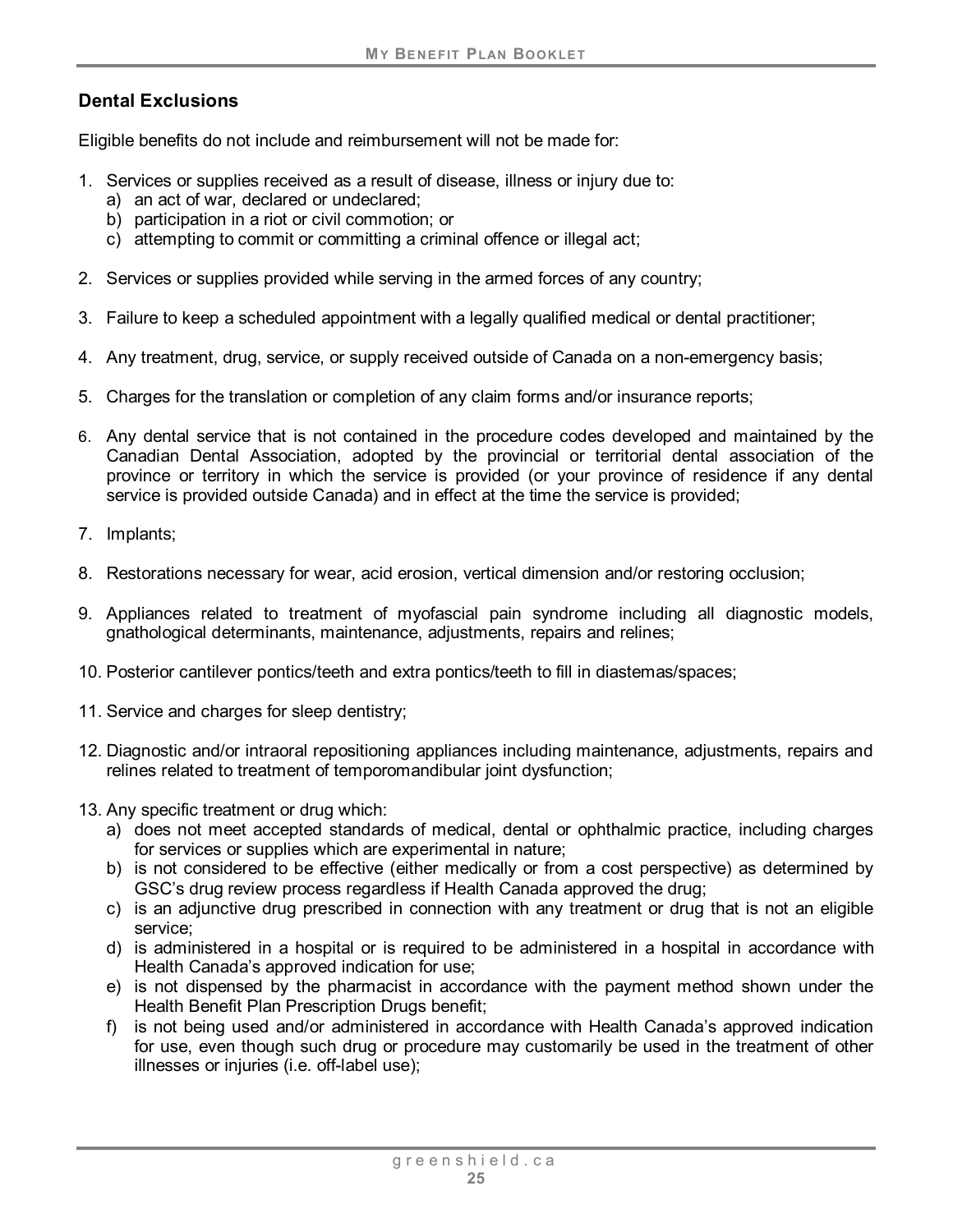- 14. Services or supplies that:
	- a) are not recommended, provided by or approved by the attending legally qualified (in the opinion of GSC) medical practitioner or dental practitioner as permitted by law;
	- b) are legally prohibited by the government from coverage;
	- c) you are not obligated to pay for or for which no charge would be made in the absence of benefit coverage; or for which payment is made on your behalf by a not-for-profit prepayment association, insurance carrier, third party administrator, like agency or a party other than GSC, your plan sponsor or you;
	- d) are provided by a health practitioner whose license by the relevant provincial regulatory and/or professional association has been suspended or revoked;
	- e) are not provided by a designated provider of service in response to a prescription issued by a legally qualified health practitioner;
	- f) are used solely for recreational or sporting activities and which are not medically necessary for regular activities;
	- g) are primarily for cosmetic or aesthetic purposes, or are to correct congenital malformations;
	- h) are provided by an immediate family member related to you by birth, adoption, or by marriage and/or a practitioner who normally resides in your home. An immediate family member includes a parent, spouse, child or sibling;
	- i) are provided by your plan sponsor and/or a practitioner employed by your plan sponsor, other than as part of an employee assistance plan;
	- j) are a replacement of lost, missing or stolen items, or items that are damaged due to negligence. Replacements are eligible when required due to natural wear, growth or relevant change in your medical condition but only when the equipment/prostheses cannot be adjusted or repaired at a lesser cost and the item is still medically required;
	- k) are video instructional kits, informational manuals or pamphlets;
	- l) are delivery and transportation charges;
	- m) are a duplicate prosthetic device or appliance;
	- n) are from any governmental agency which are obtained without cost by compliance with laws or regulations enacted by a federal, provincial, municipal or other governmental body;
	- o) would normally be paid through any provincial health insurance plan, Workplace Safety and Insurance Board or tribunal, or any other government agency, or which would have been payable under such a plan had proper application for coverage been made, or had proper and timely claims submission been made;
	- p) relates to treatment of injuries arising from a motor vehicle accident;

Note: Payment of benefits for claims relating to automobile accidents for which coverage is available under a motor vehicle liability policy providing no-fault benefits will be considered only if–

- i) the service or supplies being claimed is not eligible; or
- ii) the financial commitment is complete;
- A letter from your automobile insurance carrier will be required;
- q) are cognitive or administrative services or other fees charged by a provider of service for services other than those directly relating to the delivery of the service or supply.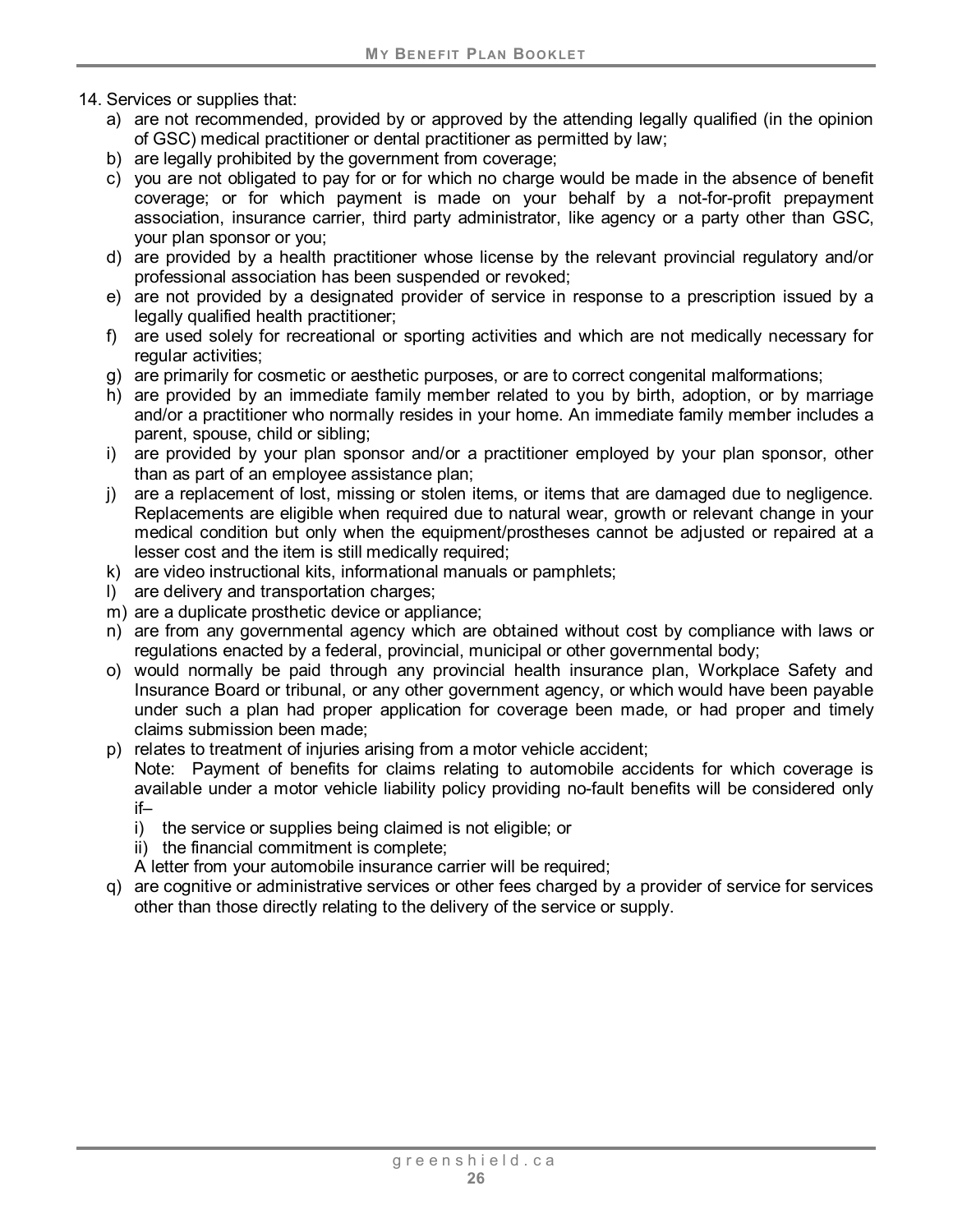# <span id="page-29-0"></span>**CLAIM INFORMATION**

#### **Inquiries**

For detailed inquiries:

- Call our Customer Service Centre at 1.888.711.1119 to determine eligibility for a specific item or service and GSC's pre-authorization requirements, or
- ◆ Visit our website at [greenshield.ca](https://www.greenshield.ca/en-ca) to e-mail your question

#### **Pre-authorization**

For **pre-authorization** forward a pre-authorization form OR a physician's prescription indicating the diagnosis and what is prescribed.

#### **Submitting Claims**

All claims submitted to GSC require your GSC Identification number. Your GSC Identification Number is your student number with the prefix "**CAL**" – e.g. **CAL111222333**.

Original itemized paid receipts are required for claims reimbursement **(cash receipts or credit card receipts alone are not acceptable as proof of payment).**

GSC reserves the right to request supplementary claims information. Failure to respond to such requests may result in the denial of the claim.

The intentional omission, misrepresentation or falsification of information relating to any claim constitutes fraud. Submission of a fraudulent claim is a criminal offence and will be reported to the applicable law enforcement and/or regulatory agencies and your plan sponsor. This could result in termination of your coverage under this benefit plan.

For **claims reimbursement** forward an original itemized paid receipt **(cash receipts or credit card receipts alone are not acceptable)** including:

- Covered person's name, address and GSC Identification Number
- Provider's name and address
- Date of service
- Charges for each service or supply
- A detailed description of the service or supply
- Medical referral/physician prescription when required

For certain claims, we may require additional confirmation of payment so we recommend you keep a copy of some other identifiable confirmation of payment, such as a cancelled cheque (copy is acceptable if both sides of the cheque are provided), an authorized electronic credit card receipt and/or statement, direct payment /debit receipt or bank statements.

For dental claims, forward a dental claim form, completed by both the plan member and the dentist. If your claim is the result of an accident, a Dental Accident Report Form and your dental X-rays must be submitted to GSC for prior approval. Failure to comply may result in non-payment.

All claims must be received by GSC no later than 12 months from the date the eligible benefit was incurred.

#### **Submit all Claim Forms to: Green Shield Canada**

| Attn: Drug Department              | PO Box 1652 | Windsor, ON | <b>N9A7G5</b>  |
|------------------------------------|-------------|-------------|----------------|
| Attn: Medical Items                | PO Box 1623 | Windsor, ON | <b>N9A7B3</b>  |
| <b>Attn: Professional Services</b> | PO Box 1699 | Windsor, ON | <b>N9A7G6</b>  |
| Attn: Vision Department            | PO Box 1615 | Windsor, ON | <b>N9A 7J3</b> |
| Attn: Out-of-Country Department    | PO Box 1606 | Windsor, ON | N9A 6W1        |
| Attn: Dental Department            | PO Box 1608 | Windsor, ON | <b>N9A7G1</b>  |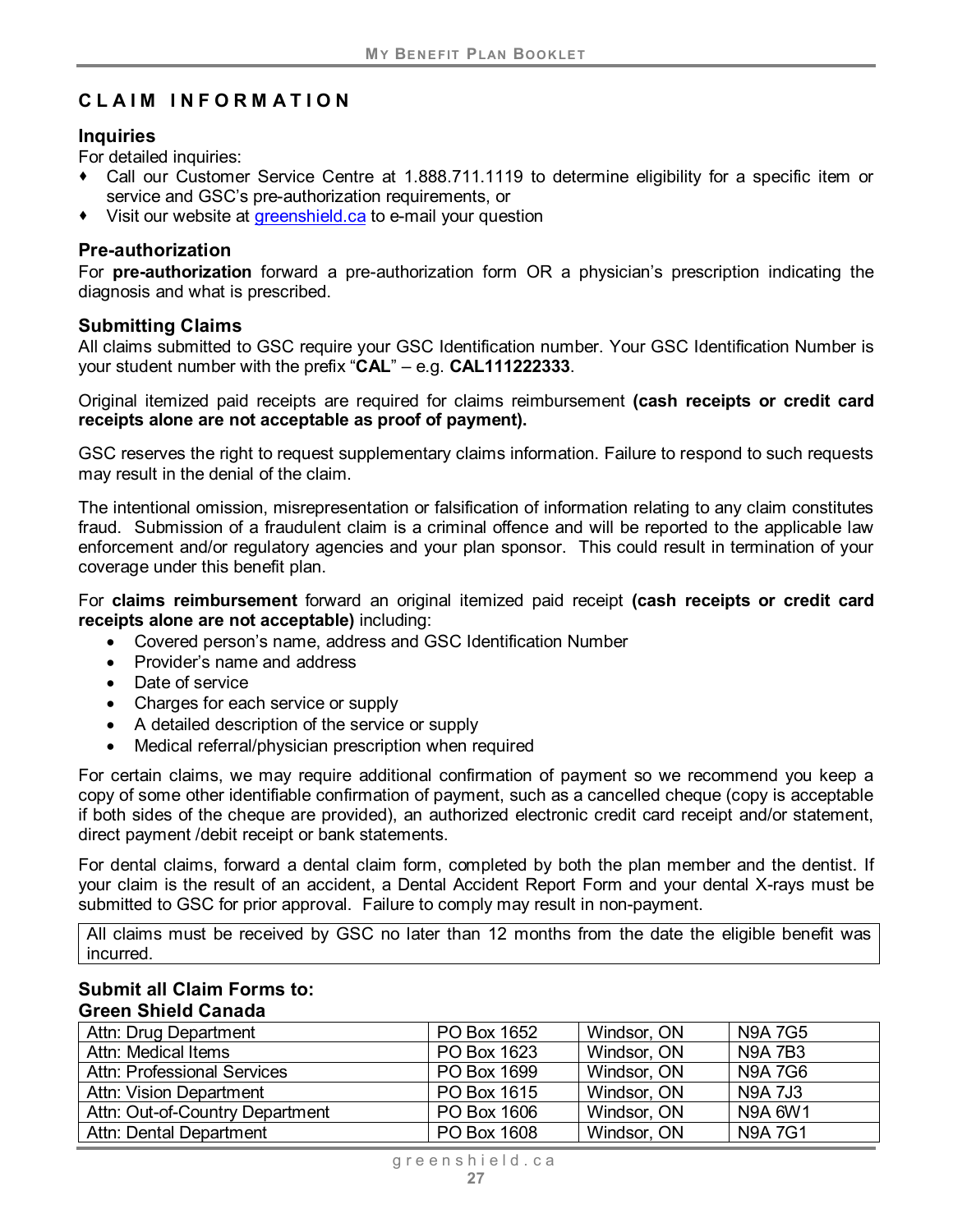#### **Reimbursement**

Reimbursement will be made by one of the following methods:

- a) Direct deposit to your personal bank account, when requested;
- b) A reimbursement cheque; or
- c) Direct payment to the provider of services, where applicable.

All dollar maximums and limitations stated are expressed in Canadian dollars. Reimbursement will be made in Canadian or U.S. funds for both providers and plan members, based on the country of the payee.

#### **Overpayments**

GSC reserves the right to recover all amounts resulting from overpaid or unsupported claims for benefits by deducting such amounts from future claims and/or by any other legal means.

#### **Limitation on Legal Action**

In Ontario, every action or proceeding against GSC for recovery of benefit payment under the plan is absolutely barred unless commenced within the time set out in the *Limitations Act, 2002.*

In British Columbia, Alberta and Manitoba, every action or proceeding against GSC for recovery of benefit payment under the plan is absolutely barred unless commenced within the time set out in the *Insurance Act.*

#### **Direct Payment to the Provider of Service (where applicable)**

Provide your GSC Identification number to your provider and, after you pay any applicable co-payment, they may bill GSC directly and in many cases, payment will be made directly to your provider of service. Most providers will also have a supply of claim forms.

#### **Emergency Travel**

GSC Travel Assistance must be contacted by phone within 48 hours of commencement of treatment.

Call our Customer Service Centre at 1.888.711.1119 for detailed claims submission instructions.

If you have incurred out of pocket expenses, make sure you tell GSC Travel Assistance about all the travel coverage you have when submitting claims. Claims must be submitted together with supporting original receipts to GSC Travel Assistance who will then co-ordinate reimbursement of those approved, eligible expenses from all sources (e.g., provincial plans that provide out-of-Canada coverage, a spousal plan, travel coverage provided through your credit card, etc.).

To make a claim, submit the patient name, provincial health insurance plan number, address and GSC Identification Number with a detailed statement showing the services rendered and the fees charged for each service.

#### **Subrogation**

GSC retains the right of subrogation of benefits. This means if GSC paid benefits on behalf of you or your dependent, but the benefits either should have been paid, or are subsequently paid or provided, in whole or in part, by a third party liability or other coverage(s), GSC has the right to recover such payment or reimbursement. In cases of third party liability, you must advise your lawyer of our subrogation rights.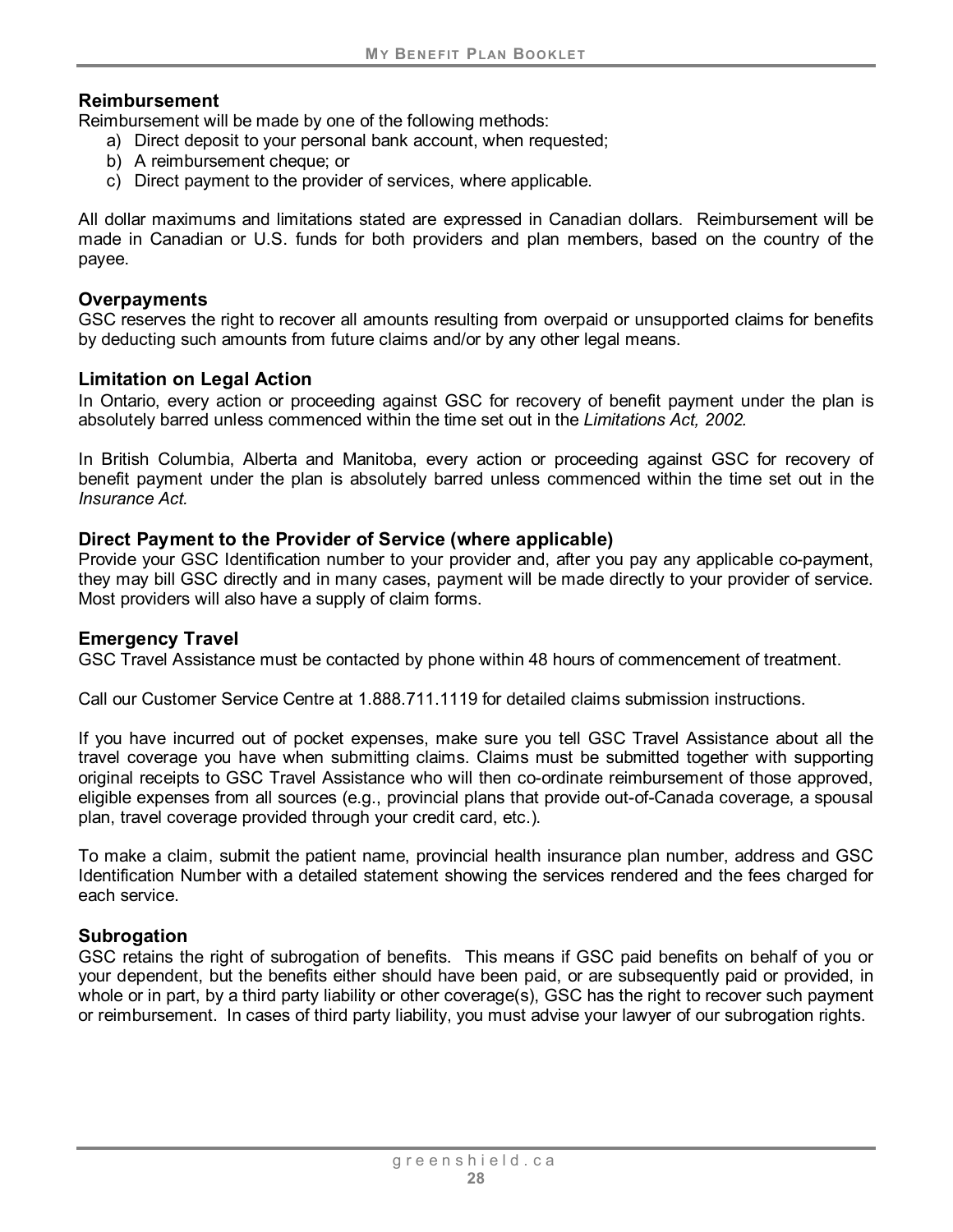## **DENTAL DISCOUNT NETWORK ARRANGEMENT**

GSC provides access to a Student Dental Discount Network. The intent of this network is to provide our student plan members access to high quality dental services at an affordable cost.

Features of this great value-added service and how it works:

- 1. This national program includes more than 800 dental provider locations from coast to coast.
- 2. You may visit a dentist from the list of participating dental providers, or you may ask your existing dentist to join this network; the advantage to your dentist of joining the network is the potential of an increase in business. Your dentist can call our Customer Service Centre at 1.888.711.1119 for more information.
- 3. The discount offer applies to most dental procedures and *may* be up to 30%.
- 4. Our system will automatically calculate the applicable discount when you visit a dental provider in this network. The applicable discount is dependent on your particular college or university's plan design, and will be subtracted from your co-pay, or share of the cost.
- 5. Eligible dental claims must be processed electronically; therefore, **you must first be enrolled on GSC's system in order to be eligible for the discount**. GSC will pay your dentist directly; you only have to pay the dentist your share of the cost (if any) for services provided.
- 6. You will receive professional dental services while incurring lower out-of-pocket expenses and maintain ongoing oral health.